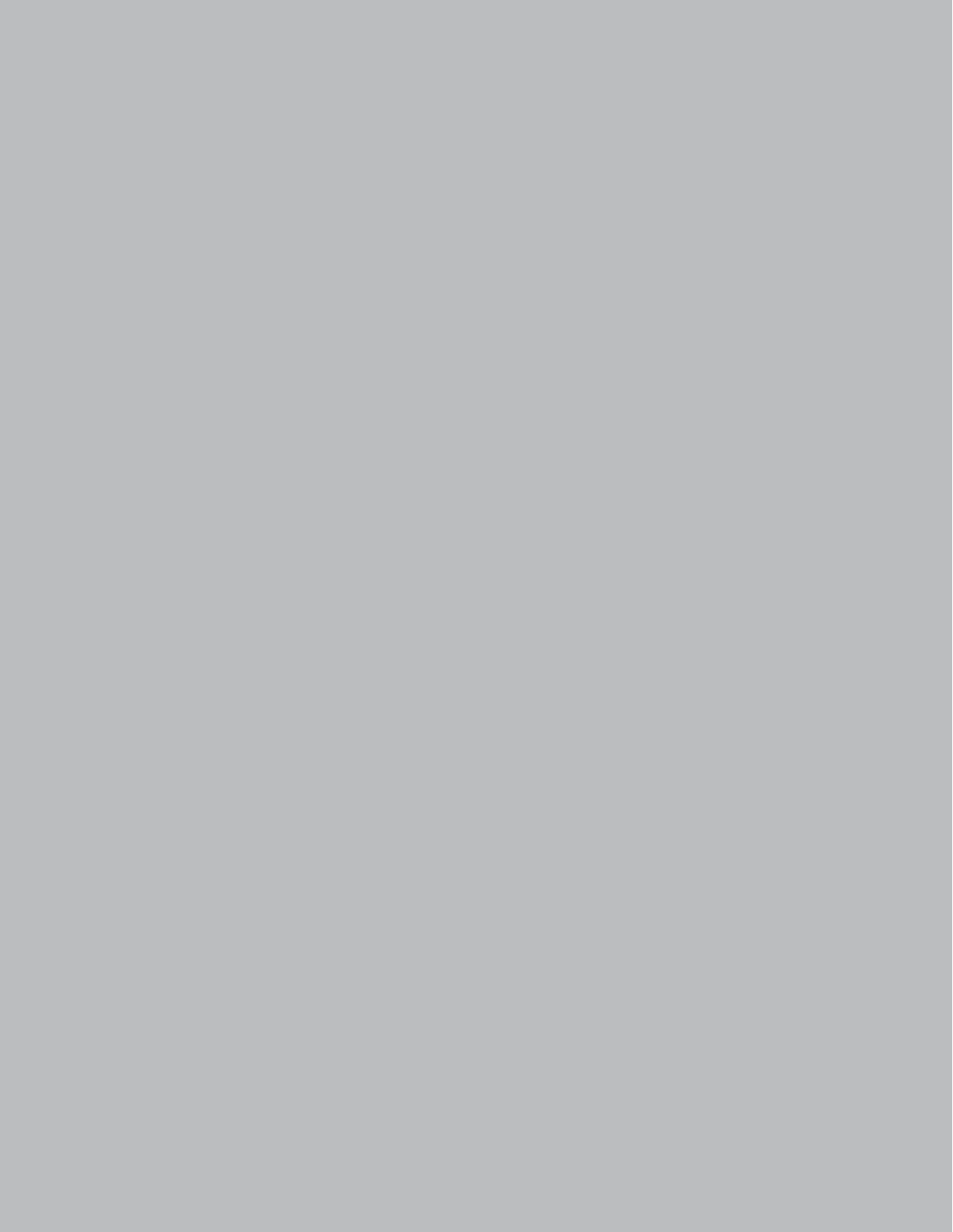#### **CHAPTER**

# **Critical access hospitals**

he Congress mandated that MedPAC study the effect of the critical access hospital (CAH) provisions in the Medicare Prescription Drug, Improvement, and Modernization Act of 2003 (MMA). The CAH program increases Medicare payments to small hospitals whose Medicare costs exceed prospective payment system (PPS) rates. The program has increased Medicare payments and the profitability of many small rural hospitals. Cost-based payments for those CAHs will total about \$5 billion in 2006, roughly \$1.3 billion more than under the PPS. The MMA changes will cause a few more hospitals to convert to CAH status this year but will also effectively stop conversions after 2005. Maria Contractor Nedictor

## **In this chapter**

• Congressional mandate and background

 $\frac{1}{\sqrt{2}}$ 

- How does conversion to CAH status affect hospitals?
- Is quality of care at lowvolume rural hospitals comparable to that of higher volume rural hospitals?
- MMA changes to the CAH program
- Summary of findings

Some CAHs are quite close to other providers. In 2003, approximately 17 percent of cost-based Medicare payments went to CAHs that were 15 or fewer miles from another hospital. This raises an issue of competition between CAHs and providers paid under Medicare PPS. For example, Medicare payments to CAHs for post-acute patients in swing beds are higher than rates paid to competing SNFs. Payment modifications and other adjustments may be needed for fair competition.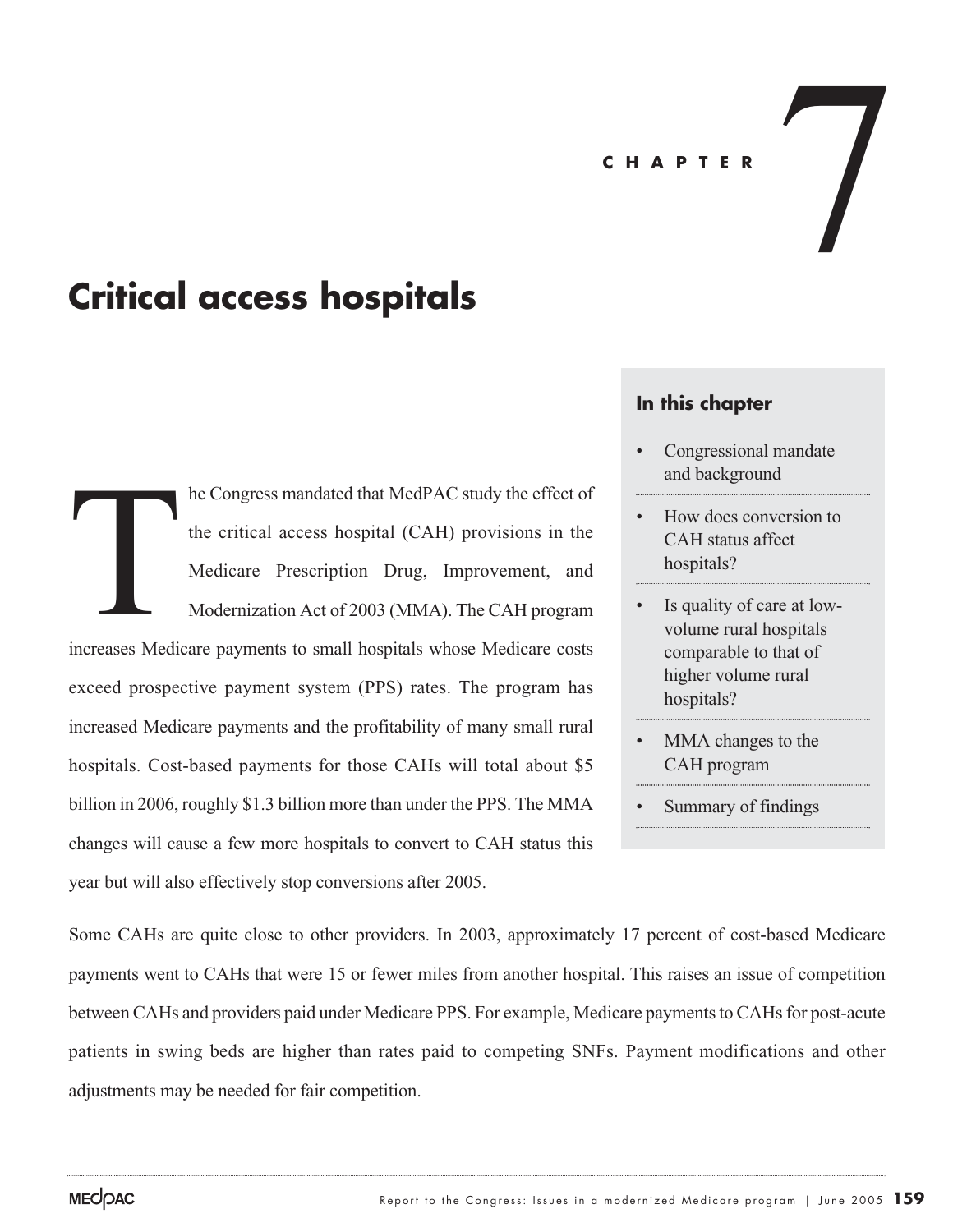## **Congressional mandate and background**

The Congress mandated that MedPAC "analyze the effect on total payments, growth in costs, capital spending, and such other payment effects" of a broad range of rural provisions in the Medicare Prescription Drug, Improvement, and Modernization Act of 2003 (MMA). This rural report is due in December 2006. As an interim step, the Congress also mandated that "The Commission shall submit to Congress an interim report on the matters…with respect to changes to the Critical Access Hospital provisions under section 405" of the MMA (see text box, p. 174). In this report, we describe the current state of the critical access hospital (CAH) program and then evaluate the current and future implications of the following four key aspects of section 405:

- removing states' ability to waive the requirement that a CAH be located 35 miles by primary road and at least 15 miles by secondary road from another provider starting in 2006;
- increasing the maximum daily acute census from 15 to 25;
- allowing CAHs to operate PPS psychiatric and rehabilitation units, which do not count toward the 25-bed limit; and
- increasing CAH payments to 101 percent of costs.

## **History**

In 1988, the Montana Hospital Research and Education Foundation (an affiliate of the Montana Hospital Association) designed a demonstration of a type of hospital called a medical assistance facility (MAF) that received cost-based reimbursement from Medicare. MAFs were isolated, limited-service hospitals that could admit patients for up to a four-day length of stay. In 1989, the Congress authorized the Rural Primary Care Hospital (RPCH) program, a second demonstration program whereby small, rural hospitals would receive cost-based payments from Medicare. The Balanced Budget Act of 1997 (BBA) merged the MAF and RPCH programs into a new category of hospitals called critical access hospitals (CAHs). CAHs would receive cost-based inpatient and outpatient payments from Medicare. To qualify for the CAH program, a hospital had to be 15 miles by secondary

road and 35 miles by primary road from the nearest hospital or be declared a "necessary provider" by the state. Because states can waive the distance requirement, the CAH program became an option that could help almost all small rural hospitals, as opposed to being limited to helping isolated hospitals.

Following the BBA, the Congress approved a series of legislative and regulatory changes that made the program more beneficial for rural hospitals (Table 7-1). In 2000, the Congress categorized on-call payments to physicians as a reimbursable expense and provided CAHs with cost-based reimbursement for post-acute services in swing beds. Swing beds can be used for acute or post-acute care. The MMA reduced restrictions on CAHs by allowing them to treat up to 25 (rather than up to 15) acute patients at one time, and to operate psychiatric or rehabilitation units. The MMA also increased inpatient and outpatient payments to CAHs from 100 percent of costs to 101 percent of costs. Advocates have argued that CAHs need Medicare payments to be greater than costs so they can build reserves to replace buildings and equipment that continue to become more expensive. CMS restrained the program's growth somewhat in 2004 when it clarified that observation beds that could also be used as inpatient beds would count toward the 25-bed limit. As a result, some hospitals that have a peak census above 25 patients may have decided not to convert to CAH status. Given current CAH payment policies, most rural hospitals that have a peak census of 25 or fewer patients will benefit from conversion to CAH status if they expect their Medicare prospective payments to be less than 101 percent of allowed Medicare costs.

CAH regulations also require that patients' length of stay in CAHs be limited to an average of four or fewer days. If a CAH fails to meet the four-day rule (a rare case), CMS requires that the CAH develop and implement a plan of correction. The flexibility provided by swing beds makes it easier for CAHs to meet the four-day rule. Physicians can discharge their patients to post-acute status after three days of acute care if the patient meets the clinical requirements for being discharged to post-acute care. The patient can stay in the same swing bed and the CAH receives the same cost-based payment. The average Medicare acute length of stay at hospitals that converted to CAH status fell from 3.8 days in 1998 to 3.2 days in 2003. The sum of Medicare acute and post-acute days in swing beds per Medicare discharge increased from 6.0 days in 1998 to 6.4 days in 2003 for hospitals with swing beds.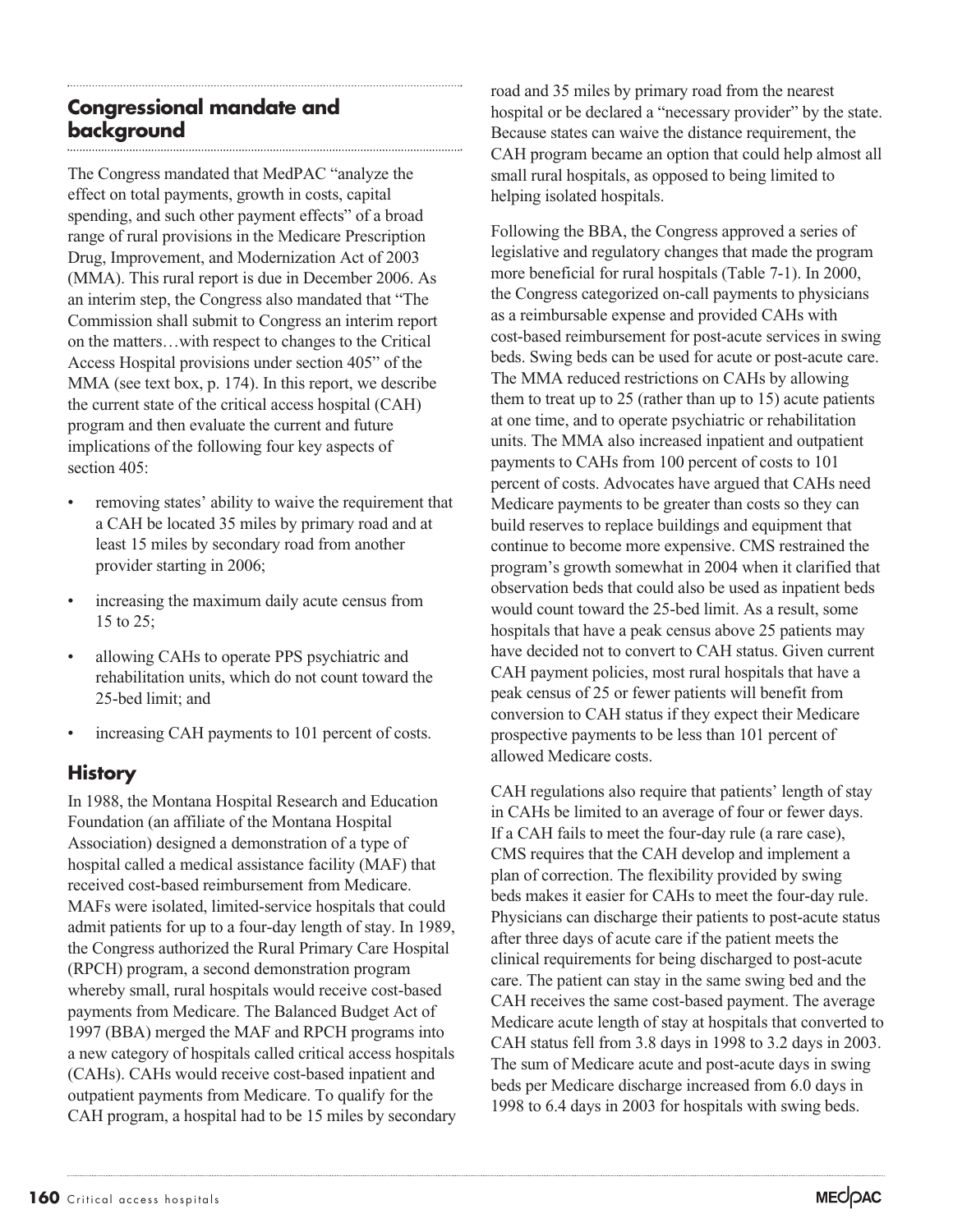

#### **Legislation and changes in regulation make CAH conversions easier and increase payments**

| Legislation                           | <b>Key aspects of CAH</b><br>legislation and regulations                                                                                                                                                                                                                                                                                                                                                                                                                                                      |
|---------------------------------------|---------------------------------------------------------------------------------------------------------------------------------------------------------------------------------------------------------------------------------------------------------------------------------------------------------------------------------------------------------------------------------------------------------------------------------------------------------------------------------------------------------------|
| BBA (1997)                            | The CAH program is enacted. It allows rural<br>hospitals to choose cost-based payments for<br>outpatient and acute inpatient services if the<br>hospitals agree to the following limitations:<br>• 15 acute patients.<br>• 25 total patients (including swing beds,<br>excluding observation beds).<br>• All patients' length of stay is limited to 4 days.<br>· States can declare rural hospitals<br>"necessary providers," removing the<br>requirement that hospitals be isolated from<br>other providers. |
| BBRA (1999)                           | $\bullet$ Length-of-stay restriction is changed to an<br>average of 4 days.<br>• States can declare hospitals "rural,"<br>allowing CAHs to exist in MSAs.                                                                                                                                                                                                                                                                                                                                                     |
| BIPA (2000)                           | • Medicare pays cost-based reimbursement<br>of "on-call" payments to physicians. PPS<br>hospitals do not receive this type of payment.<br>• CAHs receive cost-based reimbursement<br>for Medicare post-acute patients in<br>swing beds.                                                                                                                                                                                                                                                                       |
| Cost accounting<br>regulations (2001) | • CMS increases CAH Medicare post-acute<br>payments in rules regarding CAHs' swing-bed<br>cost accounting methodology.                                                                                                                                                                                                                                                                                                                                                                                        |
| MMA (2003)                            | $\bullet$ Inpatient limit is expanded from 15 to 25 $\,$<br>acute patients.<br>• Rehabilitation and psychiatric units are<br>allowed and do not count toward the 25-bed<br>limit. They are still paid PPS rates.<br>Payments increased to 101 percent of costs.<br>• Starting in 2006, new CAHs must be<br>35 miles by primary road or 15 miles by<br>secondary road from another provider.<br>States can no longer waive this requirement.                                                                   |
| CMS interpretive<br>guidelines (2004) | CMS will count observation beds that could be<br>used as acute beds toward the 25-bed limit.                                                                                                                                                                                                                                                                                                                                                                                                                  |

Note: CAH (critical access hospital), BBA (Balanced Budget Act of 1997), BBRA (Balanced Budget Refinement Act of 1999), MSA (metropolitan statistical area), BIPA (Medicare, Medicaid, and SCHIP Benefits Improvement and Protection Act of 2000), PPS (prospective payment system), MMA (Medicare Prescription Drug, Improvement, and Modernization Act of 2003).

The increase in post-acute days per discharge may reflect longer post-acute stays at the CAH and an increase in patients transferred to the CAH for post-acute care.<sup>1</sup>

## **The number of CAHs has grown rapidly**

As the series of legislative changes shown in Table 7-1 made CAH status more attractive, the CAH program grew from 41 hospitals on January 1, 1999, to 1,055 hospitals on January 1, 2005 (Figure 7-1). Most CAHs failed to meet the 35-mile criteria for being considered an isolated provider and entered the program based on state criteria that declared them necessary providers. A state can declare hospitals necessary providers only if it has an approved rural health plan that lists the criteria used to determine which hospitals are necessary providers. States have set the criteria so that most (and in some cases, all) of their small rural hospitals are declared necessary providers, and therefore are eligible to be helped by the CAH program. Criteria do not have to be closely related to access to care. For example, some states give necessary provider status to all rural hospitals in counties with an above-average percentage of people over age 65. One state declares hospitals necessary providers if they have a high risk of closure based on several considerations such as having a low occupancy rate and being located in an area with local

#### **FIGURE 7-1**





Note: CAH (critical access hospital). Number is as of January 1 of each year.

Source: The Rural Hospital Flexibility Tracking Project, 2003, and additional data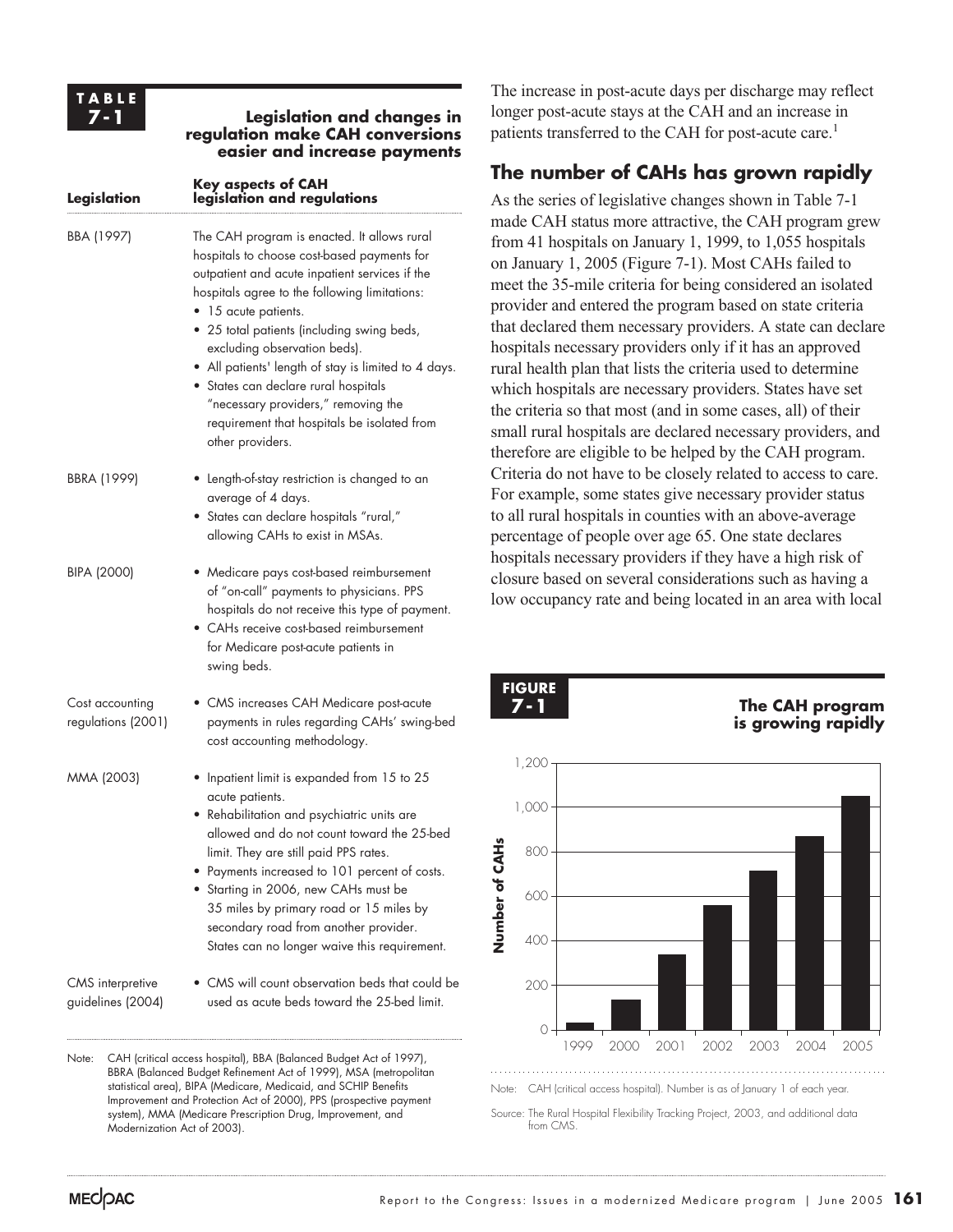**FIGURE 7-2**





 Indian Health Service CAHs and hospitals located closest to Indian Health Service hospitals are excluded from this analysis.

competition (Gale 2002). CMS gave states great flexibility in setting necessary provider criteria because CMS believed that the Congress intended to give the states almost total control over this issue.

In addition to the "necessary provider rule," states can declare hospitals rural, even those within metropolitan statistical areas (MSAs). Due to the flexibility in the "necessary provider" and rural requirements, only 18 percent of CAHs are more than 35 road miles from another provider (Figure 7-2). We identified 151 hospitals that were located 15 or fewer road miles from another provider and 616 that were located 15 to 35 road miles from another provider.

## **How does conversion to CAH status affect hospitals?**

The CAH program is designed to increase Medicare payments to low-volume hospitals whose Medicare costs

exceed PPS payment rates. Hospitals project whether their costs (under CAH cost accounting) will exceed PPS payment rates by hiring consultants. The Federal Office of Rural Health Policy provides hospitals with grant funds to pay these consultants through the Rural Hospital Flexibility Grant program.2 CAHs receive four key types of cost-based Medicare payments: (1) inpatient, (2) general outpatient, (3) post-acute (swing-bed), and (4) laboratory payments.<sup>3</sup> To estimate how the four types of payment changed following conversion, we examine changes in Medicare payments from 1998 (preconversion) to 2003 (postconversion) for hospitals that converted between 1999 and 2002. To control for industry-wide changes in the volume of services, we compare changes in Medicare payments for converting hospitals with changes in Medicare payments for a comparison group of similar hospitals that remained PPS hospitals during that timeframe.

Because all CAHs had 1,900 or fewer discharges in 2003, we limit the comparison group to hospitals that either became CAHs in 2004 or had fewer than 1,900 discharges in 2003. Because most CAHs are located in rural locations, we also limit the comparison group to hospitals outside core metropolitan areas, as defined by Rural–Urban Commuting Areas (RUCAs), which use census tracts (rather than counties) to evaluate the degree to which various areas are rural (Morrill et al. 1999). We further restricted CAHs and the comparison hospital sample to hospitals that filed a 12-month (as opposed to a partial-year) cost report in 1998 and 2003. The result is a set of 498 CAHs that converted to CAH status between 1999 and 2002 and 551 comparison hospitals that retained their PPS status through 2003. The 551 comparison hospitals are larger than the average existing CAHs, but they still fall within the size range for  $CAHs<sup>4</sup>$  In fact, during the first nine months of 2004, 141 of the 551 comparison hospitals converted to CAH status. We expect that roughly half of the comparison hospitals will convert to CAH status by the end of 2005.

In the subsections below, we first discuss the benefits of cost-based inpatient, outpatient, and post-acute (swingbed) payments. We then turn to the more difficult issue of laboratory payments.

**Inpatient Payments** Medicare cost reports indicate that converting CAHs had reported inpatient costs that exceeded PPS payments by an average of \$10,000 before conversion—indicating that for most hospitals, cost-based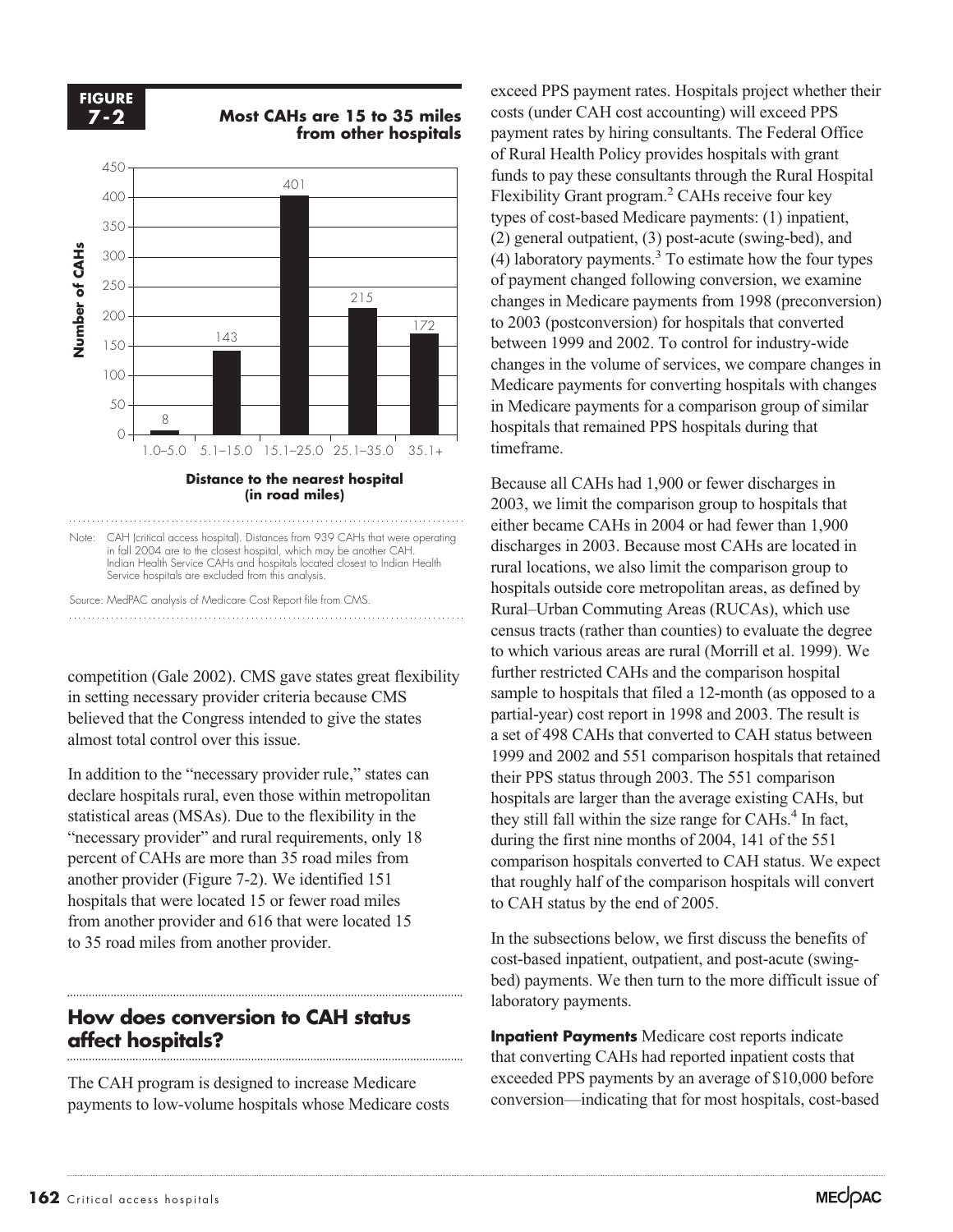inpatient reimbursement was a small incentive to convert. Following conversion, inpatient payments per CAH discharge increased from \$3,868 in 1998 to \$4,704 in 2003, a 4 percent annual rate of increase. This change exceeded the 2.3 percent annual increase at the comparison hospitals. The net annual average increase in inpatient payments was \$81,000 per hospital (Table 7-2, p. 164). Total inpatient payments to CAHs rose slower than the rate of cost growth per discharge due to a decline in the average number of Medicare acute discharges from 575 in 1998 to 499 in 2003 (Table 7-3, p. 166).

**Outpatient Payments** Converting hospitals reported total Medicare outpatient costs that exceeded Medicare payments by roughly \$100,000 in 1998 (before conversion). CAH conversion allowed these hospitals to eliminate the reported losses. In addition, conversion to CAH status allows on-call payments to physicians and other on-call providers to become a reimbursable outpatient cost. Elimination of losses on outpatient

services and higher outpatient volume contributed to CAHs increasing their outpatient payments more than comparison hospitals (an annualized rate of 15 percent compared with 5.7 percent per year [Table 7-2, p. 164]). Over five years, outpatient payments increased by an aggregate of 69 percentage points faster than at comparison hospitals. The one-time shift to cost-based reimbursement accounts for much of this jump in outpatient payments.

**Post-acute payments** When a hospital converts to CAH status, it qualifies for cost-based reimbursement for postacute patients in swing-beds. The shift from receiving SNF rates for post-acute patients to receiving estimated costs (which assume post-acute routine costs equal acute routine costs) resulted in a dramatic increase in post-acute care payments from \$259 per day before conversion to \$1,016 per day after conversion (Table 7-2, p. 164). This compares to an increase from \$262 to \$270 at comparison hospitals that operated swing beds in 1998

## **Swing-bed cost accounting rules result in higher post-acute payments**

<sup>1</sup> n fiscal years starting before December 21, 2000, Medicare paid critical access hospitals (CAHs) a fixed payment for the costs associated with routine care provided to post-acute patients in swing beds. This fixed payment equaled the average cost of routine care for post-acute patients in freestanding skilled nursing facilities (SNFs). Due to the Medicare, Medicaid, and SCHIP Benefits Improvement and Protection Act of 2000, CMS now uses a new method to calculate payments for routine services (HCFA 2001).

Under this new method, CMS pays for routine care based on hospitals' reported costs, averaged over acute and skilled nursing patients. To calculate the cost of a post-acute patient's routine care, CMS divides the hospitals' total inpatient routine costs (acute and postacute) by the sum of acute and post-acute days to obtain an estimated routine cost per day. Because hospitals' routine costs per day exceed freestanding SNFs' routine costs per day, this change in payment methodology causes a significant increase in payments for post-acute care. In our sample of CAHs, payments for post-acute care (including ancillary services) rose from \$259 per

day before conversion to \$1,016 per day after conversion (Table 7-2, p. 164).

Relative to the old method, the new payment methodology increases payments for post-acute care and decreases payments for acute care. The changes reflect a shift in cost allocation from acute to post-acute care. To compute the routine costs allocated to acute patients, CMS starts with total inpatient routine costs and then "carves out" the payments for Medicare postacute patients. CMS then allocates the remaining costs to acute patients. When post-acute payments increase, the amount that CMS carves out increases, and the costs remaining to be allocated to acute patients decrease. Although CAHs receive roughly \$1,000 in Medicare payments for every post-acute day, some of that gain is offset by a reduction in costs allocated to acute patients. For the marginal post-acute day, the net increase in Medicare payments may be only \$400 to \$500 rather than the full \$1,000. Net revenue per post-acute day of \$400 to \$500 is about \$100 to \$200 more than SNF payment rates of roughly \$300 per day.  $\blacksquare$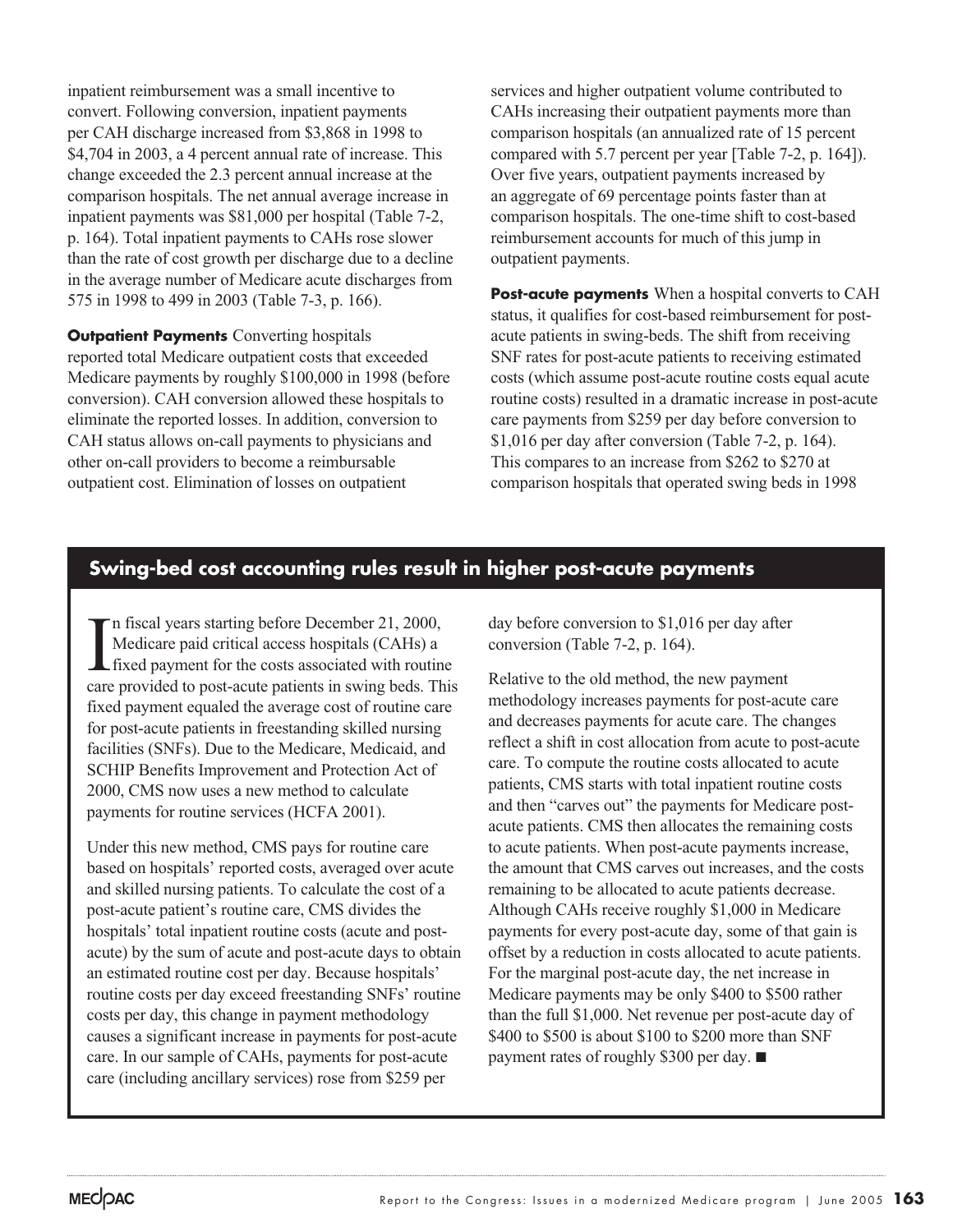and 2003. The increased payment rates—not utilization were the primary reason that payments to converting hospitals increased by an average of \$463,000 per hospital (Table 7-2).

Most of the increased swing-bed revenue is offset by a decline in payments for Medicare acute patient days. Financial consultants to CAHs have informed us that some hospital administrators do not fully appreciate how this offset works. A more transparent pricing system may improve hospital administrators' ability to understand exactly how much their Medicare revenue will increase when they serve more Medicare post-acute patients in swing beds. We discuss the details of swing-bed cost accounting in the text box (p. 163).

The sum of inpatient, outpatient, and post-acute (swingbed) payments rose by 9.5 percent per year at hospitals that converted to CAH status, compared with a 3.3 percent rise at the comparison group hospitals (Table 7-2). If the CAHs' Medicare revenues had grown at the comparison group's annual rate (3.3 percent) rather than at their actual rate (9.5 percent), Medicare payments per hospital for inpatient, outpatient, and post-acute services would have been approximately \$750,000 lower in 2003. It should be noted that the rate of cost growth at the comparison hospitals was roughly 1 percent above the rate of increase in PPS payments. Therefore, the difference between the 9.5 percent payment increase for CAHs and the 3.3 percent payment increase at PPS hospitals partially

**TABLE 7-2**

**CAHs benefit from large increases in outpatient and swing-bed payments** 

|                                     | <b>Medicare payments</b><br>1998 | <b>Medicare payments</b><br>2003 | Change         | <b>Annualized</b><br>growth rate |
|-------------------------------------|----------------------------------|----------------------------------|----------------|----------------------------------|
| <b>Total payments per hospital</b>  |                                  |                                  |                |                                  |
| <b>CAHs that converted</b>          |                                  |                                  |                |                                  |
| after 1998 and before 2003          |                                  |                                  |                |                                  |
| Inpatient                           | \$1,240,000                      | \$1,321,000                      | \$81,000       | 1.0%                             |
| Outpatient                          | 528,000                          | 1,061,000                        | 533,000        | 15.0                             |
| Post-acute (swing-bed)              | 117,000<br>$+$                   | 580,000<br>$+$                   | 463,000<br>$+$ | 37.7                             |
| Total payments                      | 1,885,000                        | 2,962,000                        | 1,077,000      | 9.5                              |
| <b>Comparison hospitals</b>         |                                  |                                  |                |                                  |
| that did not convert                |                                  |                                  |                |                                  |
| Inpatient                           | \$2,363,000                      | \$2,695,000                      | \$332,000      | 2.7%                             |
| Outpatient                          | 786,000                          | 1,038,000                        | 252,000        | 5.7                              |
| Post-acute (swing-bed)              | $+ 134,000$                      | $+ 122,000$                      | $+ -12,000$    | $-1.9$                           |
| Total payments                      | 3,283,000                        | 3,855,000                        | 572,000        | 3.3                              |
| <b>Payments per unit of service</b> |                                  |                                  |                |                                  |
| <b>CAHs that converted</b>          |                                  |                                  |                |                                  |
| after 1998 and before 2003          |                                  |                                  |                |                                  |
| Per acute discharge                 | \$3,868                          | \$4.704                          | \$836          | 4.0%                             |
| Per post-acute day                  | 259                              | 1,016                            | 757            | 31.4                             |
| <b>Comparison hospitals</b>         |                                  |                                  |                |                                  |
| that did not convert                |                                  |                                  |                |                                  |
| Per acute discharge                 | \$4,166                          | \$4,670                          | \$504          | 2.3%                             |
| Per post-acute day                  | 262                              | 270                              | 8              | 0.6                              |

Note: CAH (critical access hospital). In this table, outpatient revenue in 1998 and 2003 does not include outpatient lab costs because fee schedule data were not readily available. The Medicare payments also do not include skilled nursing facility, home health, rehabilitation, or psychiatric unit payments, which are all paid based on prospective payment systems.

Source: MedPAC analysis of Medicare Cost Report file from CMS.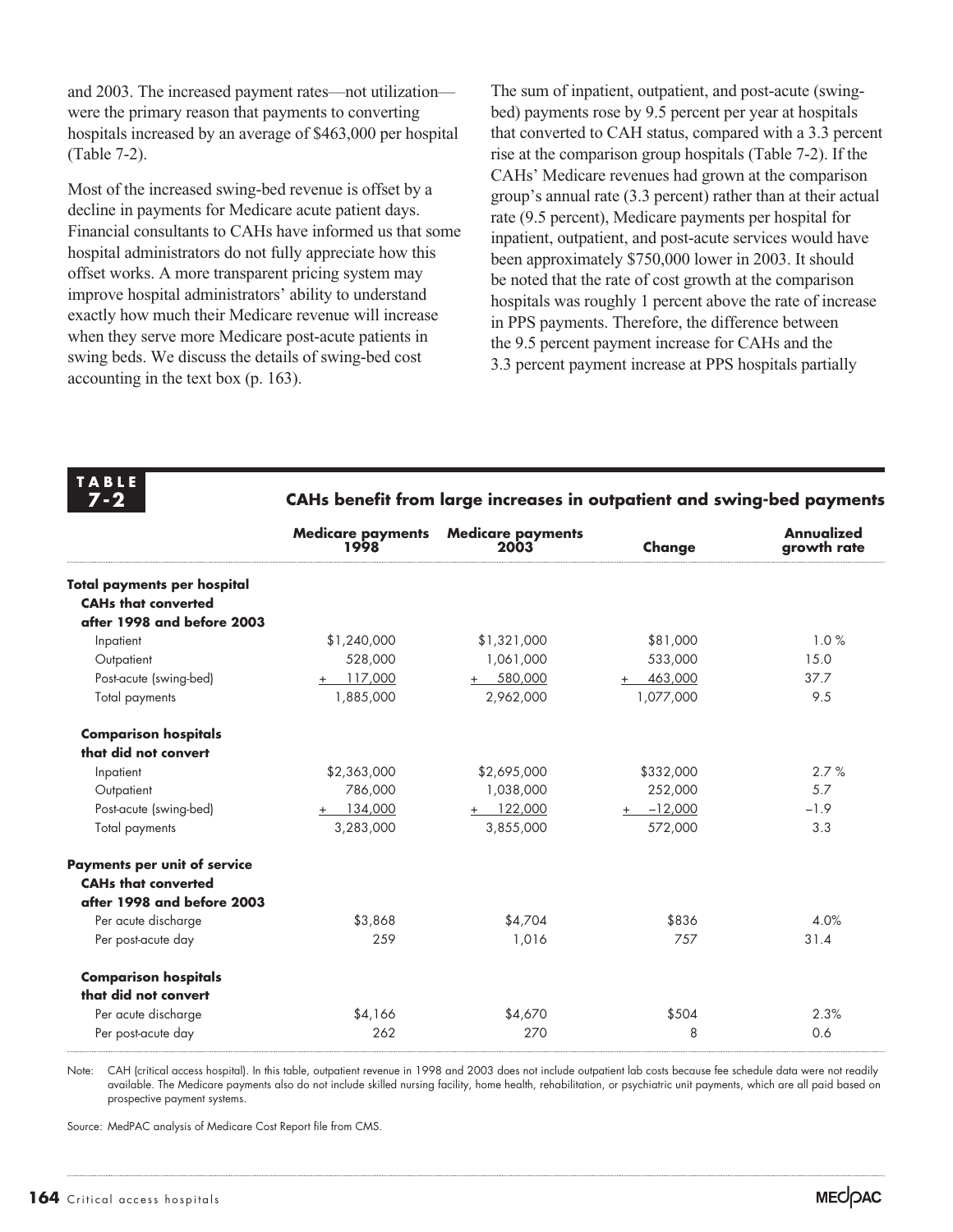reflects the fact that updates in PPS payments were lower than increases in hospital costs from 1998 through 2003.

**Laboratory payments** Traditional hospitals receive payments for outpatient laboratory services based on a fee schedule. CAHs receive cost-based payments. We cannot precisely compute how much larger CAHs' cost-based laboratory payments are because we lack preconversion Medicare cost data on laboratory services. However, our discussions with CAH accountants, analysis of postconversion laboratory payments, and examination of total lab costs before conversion suggest that, on average, cost-based laboratory payments increase CAH payments by roughly \$100,000 per CAH.

**Net increase in Medicare payments** Converting hospitals reported over \$3 million per hospital in costbased Medicare payments in 2003, which is roughly \$850,000 more per hospital than CAHs would have received if payments had risen at the same rate as that of the comparison hospitals. The \$850,000 consists of the estimated \$100,000 in additional laboratory payments plus the \$750,000 figure representing above-average growth in inpatient, outpatient, and post-acute (swing-bed) payments.

**The difference in PPS payment rates and cost-based payment rates** How much of the \$850,000 represents an increase in the payment rate, and how much represents an above-average increase in patient volume? To answer this question, we used patient-level claims data to model the payments that hospitals would have received under PPS in 2003 and compared those payments with the payments that CAHs actually received under cost-based reimbursement in 2003. We modeled outpatient payments by calculating ambulatory payment classification (APC) and hold-harmless payments based on Medicare claims and cost report data submitted by the hospitals. The difference between CAH payment rates and PPS payment rates provides a rough estimate of increased Medicare spending. In addition to modeling outpatient PPS payments, we modeled inpatient payments and swing-bed payments. Inpatient payments were modeled using the hospitals' 2003 case mix index derived from claims data using a 2003 diagnosis related group (DRG) grouper and any special payment status the hospital had, such as sole community hospital status prior to converting to CAH status. We modeled PPS swing-bed payments using the per diem rate received by the comparison group hospitals.

We found that roughly all of the \$850,000 represented increased payment rates to CAHs rather than volume increases.5 While CAHs increased their volume of outpatient services and post-acute days following conversion, these increases were roughly offset by decreases in inpatient volume.<sup>6</sup> Averaging across inpatient and outpatient service lines, volume growth appears to be about equal in the two hospital groups from 1998 to 2003.

If the difference between CAH payments and PPS payment rates per hospital was roughly \$850,000 in 2003, what will the difference be in 2006? To answer this question, we needed to make four adjustments to the \$850,000 figure. First, we adjusted for the increases to PPS payment rates that were enacted as part of the MMA, including increases in disproportionate share payments, a lower labor share for hospitals with a belowaverage wage index, and a low-volume adjustment for isolated rural hospitals that will be in effect in 2006. Second, we accounted for the fact that CAHs will receive 101 percent of Medicare costs in 2006 rather than the 100 percent of costs received in 2003. Third, we modeled PPS payments with the hold-harmless provision extended and a second time assuming the hold harmless is allowed to expire prior to 2006. Fourth, we examined a range of potential cost increases at CAHs.

We found that if CAHs can restrain their cost growth to a level equal to increases in PPS payment rates and if the outpatient hold-harmless provision is extended, the net difference between CAH payment rates and PPS payment rates would grow from roughly \$850,000 in 2003 to slightly below \$1 million per CAH in 2006. However, if Medicare payments to CAHs continue to rise at historical rates or if the hold-harmless provision is allowed to expire, the difference between CAH payments and PPS payments would rise to over \$1 million per year in 2006. Given the range of potential differences between CAH payment rates and PPS payment rates, we estimate that 2006 payments per CAH will be roughly \$1 million higher under costbased reimbursement than they would have been under PPS payment rates.

## **The hospital doors stay open**

One goal of the CAH program is to preserve access to care in isolated areas by improving the financial condition of isolated hospitals and preventing closures. The program has accomplished that mission. By converting to CAH status, converting hospitals have dramatically increased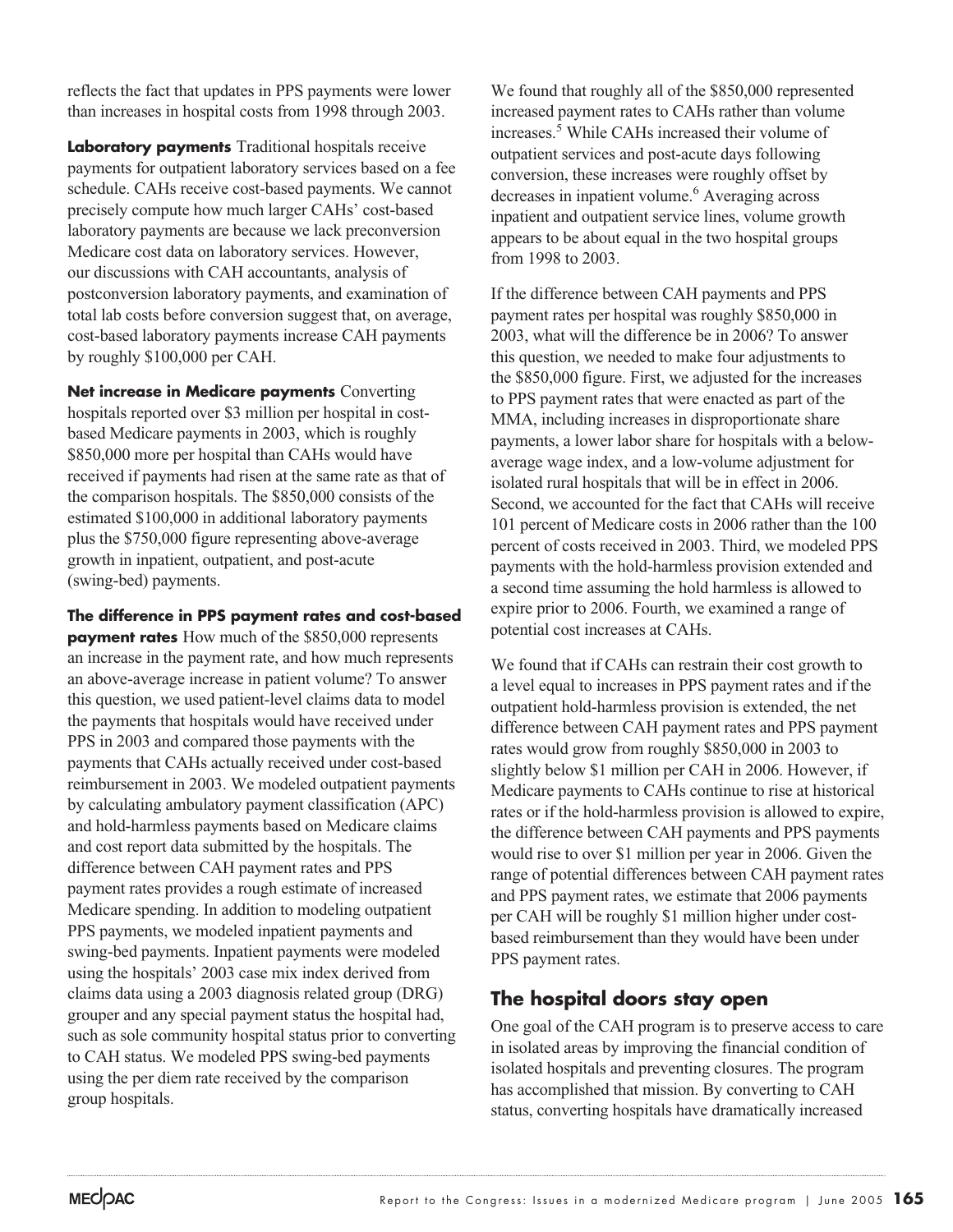their Medicare payments and improved their all-payer profit margins from –1.2 percent in 1998 to 2.2 percent in 2003.7 This increase can be compared to the comparison hospitals' decline in all-payer margins from 2.2 percent in 1998 to –0.2 percent in 2003. As CAHs improved their profitability, CAH closures almost ceased. CMS reported that 15 CAHs closed from 1999 through 2003, and we have identified one additional closure in 2004. The hospital that closed in 2004 was approximately six miles away from two competing hospitals. A for-profit corporation is considering reopening the closed CAH.8

Many of the CAHs that are helped by the program are critical for beneficiaries' access to care. Some are in isolated areas of the West; others are located on islands (e.g., Martha's Vineyard; Kodiak, Alaska). In these isolated areas, the CAH may serve as the only source of care—not only for local citizens but also for individuals visiting the area or driving through on local highways. About 20 percent of CAHs (172 of the approximately 939) for which we have data are located more than 35 road miles from the closest hospital.

#### **Why did some small hospitals choose not to convert?**

In most cases, hospitals do not convert to CAH status for one of two reasons:

- They do not want to be limited to 25 acute-care beds.
- They expect their Medicare PPS payment rates to be higher than their reported costs under CAH cost accounting.

Hospitals with above-average Medicare PPS payment rates are less likely to convert. The comparison hospitals received an average of \$298 more in payments per discharge in 1998 than converters (\$4,166 versus \$3,868, Table 7-2, p. 164). Payments differ in part because comparison hospitals were more likely to be Sole Community Hospitals and more likely to receive significant disproportionate share (DSH) payments. Sole Community Hospitals receive inpatient payment rates based on their historical costs when these cost-based payments exceed current payment rates. (DSH payments go to PPS hospitals with high shares of Medicaid and lowincome Medicare patients.) Hospitals that did not convert received an average of \$113,000 in DSH payments in 2003; they would have lost these payments if they had converted.

Hospitals with below-average costs are also less likely to convert. After adjusting for case mix and wage levels, comparison hospitals tended to have lower costs per discharge (\$4,013 versus \$4,429 for CAHs in 1998).

### **Changes in service offerings follow national trends and financial incentives**

Following conversions, CAHs exhibited a change in their service mix and in their patient mix. Services shifted from acute inpatient services to post-acute care and outpatient

**TABLE 7-3**

**Changes in service volumes per hospital following conversion to CAH status**

|                                                                                 | 1998  | 2003  | Change  |
|---------------------------------------------------------------------------------|-------|-------|---------|
| <b>Total acute discharges</b>                                                   |       |       |         |
| Converters (n=498)                                                              | 575   | 499   | -76*    |
| Comparison group (n=551)                                                        | 1,097 | 1,121 | $24*$   |
| Medicare acute discharges                                                       |       |       |         |
| <b>CAH</b> converters                                                           | 320   | 288   | $-32*$  |
| Comparison group                                                                | 568   | 586   | $18*$   |
| Medicare acute and                                                              |       |       |         |
| swing-bed days                                                                  |       |       |         |
| Converters' Medicare acute days                                                 | 1,229 | 939   | -290*   |
| Comparison Medicare acute days                                                  | 2,368 | 2,209 | $-159*$ |
| Converters' swing days                                                          | 461   | 6.51  | $190*$  |
| Comparison swing days                                                           | 537   | 461   | $-76*$  |
| Medicaid acute days                                                             |       |       |         |
| Converters' Medicaid acute days                                                 | 159   | 127   | -32*    |
| Comparison Medicaid acute days                                                  | 401   | 427   | $26*$   |
| <b>Total acute and swing-bed</b>                                                |       |       |         |
| days (all payers)                                                               |       |       |         |
| Converters                                                                      | 2,764 | 2,439 | $-325$  |
| Comparison group                                                                | 4,563 | 4,314 | $-249$  |
| Medicare percentage of                                                          |       |       |         |
| all days (acute and swing-bed)                                                  |       |       |         |
| Converters                                                                      | 61%   | 65%   | $4\%$ * |
| Comparison group                                                                | 62%   | 62%   | $0\%$ * |
| CAH (critical access hospital). Values presented are unweighted means.<br>Note: |       |       |         |

Note: CAH (critical access hospital). Values presented are unweighted means. An evaluation of medians found similar changes over time and similar differences between CAHs and comparison hospitals. \* Indicates changes are significant using a p<.01 criterion and a standard t-test.

Source: MedPAC analysis of Medicare Cost Report file from CMS.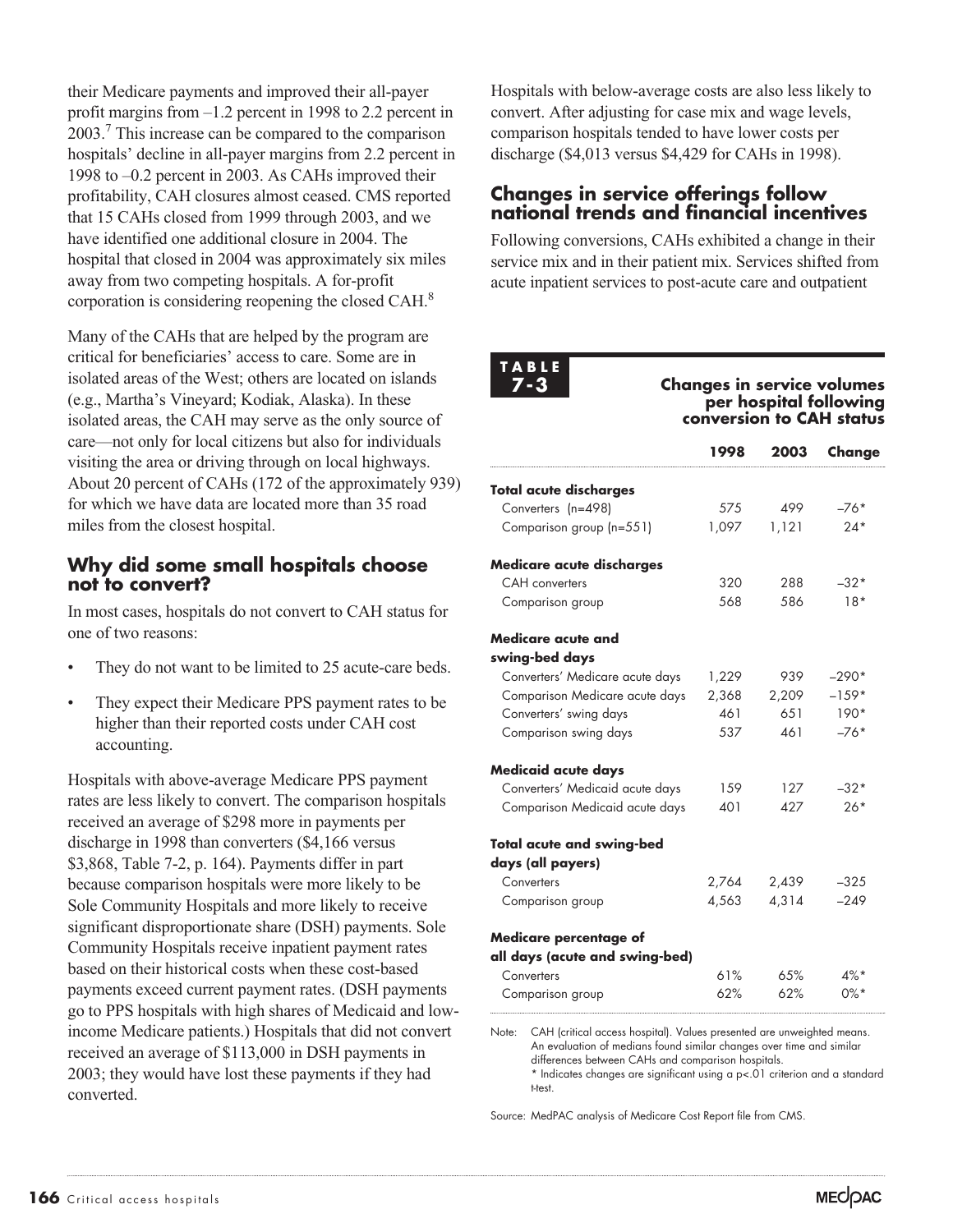services. The hospitals' inpatient payer mix shifted toward post-acute Medicare patients and slightly away from acute Medicare and Medicaid patients (Table 7-3). The increased payment rates for post-acute services in swing beds may have contributed to the decision by an additional 10 percent of CAHs to initiate swing-bed services (Table 7-4).

In contrast with swing beds, the profitability of operating home health and hospital-based SNFs is expected to decline slightly following conversion to CAH status. Home health and SNF profitability decline slightly because Medicare pays for these types of care on a prospective basis. Retaining these services causes some hospital overhead to be allocated to these services, resulting in less hospital overhead eligible for cost-based reimbursement. Cost-based reimbursement can slightly distort the decision to close a home health agency or a SNF by reducing the profitability of the services due to the allocation of overhead to these services. CAHs were only slightly more likely to close their SNFs (4 percent versus 3 percent) and their home health agencies (11 percent versus 9 percent) than comparison hospitals (Table 7-4). The differences are not statistically significant, suggesting that the small shift in incentives is not having a large effect on decisions to close services.

| ABLE<br>7 - 4              | <b>Changes in service offerings</b> |      |                          |  |
|----------------------------|-------------------------------------|------|--------------------------|--|
|                            | 1998                                | 2003 | Change                   |  |
| <b>Swing-bed services</b>  |                                     |      |                          |  |
| are offered                |                                     |      |                          |  |
| Converters                 | 85%                                 | 95%  | $10\%$ *                 |  |
| Comparison group           | 7Δ                                  | 77   | 3*                       |  |
| <b>SNF</b> services are in |                                     |      |                          |  |
| a distinct-part unit       |                                     |      |                          |  |
| Converters                 | 32                                  | 28   |                          |  |
| Comparison group           | 26                                  | 23   |                          |  |
| Home health agency         |                                     |      |                          |  |
| services are offered       |                                     |      |                          |  |
| Converters                 | 49                                  | 38   | -11                      |  |
| Comparison group           | 56                                  | Δ7   | $\overline{\phantom{0}}$ |  |
|                            |                                     |      |                          |  |

Note: SNF (skilled nursing facility).

\* Indicates changes are significant using a p<.01 criterion and a standard t-test.

Source: MedPAC analysis of Medicare Cost Report file from CMS.

The Federal Office of Rural Health Policy has funded a multiyear study by a team of academic researchers to track conversions to CAH status as well as CAHs' activities and successes. The Flex Tracking Team found that between 2002 and 2004, 40 percent of CAHs significantly expanded radiology services and 20 percent expanded laboratory services (Casey and Klingner 2004). Nineteen percent of CAHs expanded their rehabilitation services and 12 percent expanded their emergency services. In contrast, 6 percent of CAHs dropped their obstetric services.

#### **Distribution of payments, by distance to other hospitals**

Although the CAH program has helped preserve access to emergency and inpatient care in isolated areas, it may not have accomplished this goal in an efficient manner. In some cases, Medicare pays cost-based reimbursement to CAHs that are not critical for patients' access to care. In our sample of 623 CAHs (which includes hospitals with partial-year cost reports), 15 percent of cost-based payments (\$289 million) went to providers that were located more than 35 miles from another provider, and 17 percent of payments (\$320 million) went to hospitals that were located within 15 miles of another provider (Figure 7-3, p. 168). The remainder of the \$1.9 billion in payments went to hospitals that were located 15 to 35 miles from another provider.

Consultants who work with CAHs have noted a flurry of activity among hospitals that are deciding whether to convert to CAH status before the states lose their ability to declare necessary providers on January 1, 2006. Based on these conversations and an examination of cost-report data, we estimate that roughly 1,300 CAHs will exist by the start of 2006. Given recent cost growth trends and the projected number of CAHs, we expect Medicare's costbased payments to CAHs to total roughly \$5 billion in 2006. We estimate that this \$5 billion in payments will represent between 3 and 4 percent of all Medicare inpatient and outpatient payments to hospitals in 2006. We expect the \$5 billion in cost-based payments to be roughly \$1.3 billion above PPS payment rates for those services.

#### **Will CAH costs continue to grow rapidly?**

The PPS was implemented in the early 1980s to increase hospitals' incentive to control costs. Now that CAHs have reverted back to cost-based reimbursement, there is a concern that CAHs will have a reduced incentive to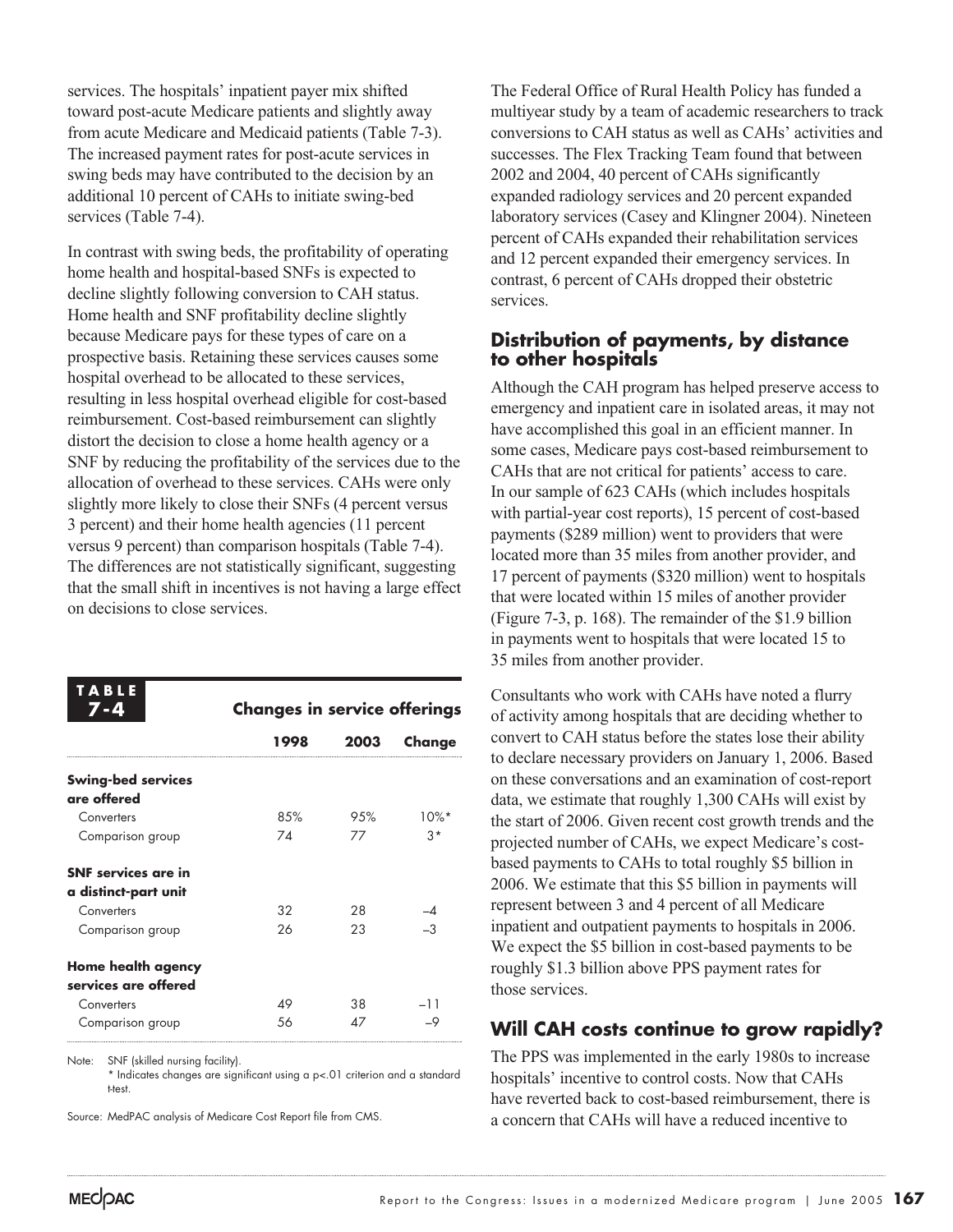

control costs. Although cost-based reimbursement does reduce hospitals' incentive to control costs, it does not eliminate that incentive. Three important points frame our thinking about CAHs' incentives to cost control costs:

- All hospitals have some incentive to control costs.
- The incentive is weaker under cost-based reimbursement.
- Factors other than cost-based reimbursement affect the hospitals' incentive to control costs.

Non-Medicare patients represent 35 percent of CAHs' inpatient days, and CAHs need to keep their costs below the rates they receive from private payers to remain profitable. Technically, CAHs need to keep their costs per unit of service on all non-Medicare patients (including indigent patients) lower than their income per unit of service, including nonoperating income such as government support, investment income, and charitable contributions. Although the need to make money on private-payer patients gives CAHs some incentive to

control costs, CAHs can increase spending more easily than similar PPS hospitals can, all else being equal. When a PPS hospital purchases additional labor or equipment, it must pay for those inputs with cash flow from existing sources or through increased patient volume. In contrast, when a CAH purchases additional labor or equipment, its Medicare payment per unit of service increases (assuming that volume does not change). For example, assume Medicare patients account for 50 percent of a CAH's charges. If that CAH hires a full-time pharmacist for a total cost of \$100,000 per year, the hospital must absorb \$50,000 of the cost, but increased Medicare reimbursements will pay for the remaining \$50,000. The effective price of the pharmacist drops from \$100,000 to \$50,000. If the employee's value to the community exceeds 50 percent of his or her cost, the hospital would hire that individual.

So why do some CAHs choose not to hire full-time pharmacists? Some CAH administrators may feel that they cannot afford the 50 percent of the cost that Medicare does not cover. Factors such as uncompensated care costs can place pressure on hospitals to control costs, making the hospitals more reluctant to make expenditures with a negative return on investment. In summary, cost-based reimbursement reduces hospitals' incentive to control costs, but it does not eliminate that incentive.

## **Costs per unit of service grow at CAHs**

To test for differences in cost growth between CAHs and our comparison group of similar small hospitals, we examined costs per inpatient day. We focus on inpatient days because this unit of output covers both Medicare acute-care days and post-acute (swing-bed) days. We have to combine acute-care and post-acute costs because the cost accounting rules for allocating costs between the two categories change when hospitals convert to CAH status.

From 1998 to 2003, costs at converting hospitals rose by an average of \$461 per day, from \$869 to \$1,330 per day (a 53 percent increase) compared to a \$318 per day increase (37 percent) for the comparison group (Figure 7-4). This measure should be viewed with caution for three reasons. First, this measure is influenced by changes in total patient days and the ratio of post-acute days to acute days from 1998 to 2003. As we noted above, CAHs had a larger reduction in total days and a shift toward post-acute swing-bed patients. CAHs' reduction in total inpatient days will push costs per day upward, while the shift toward post-acute days may slightly push costs per day downward. Second, this cost increase may be a one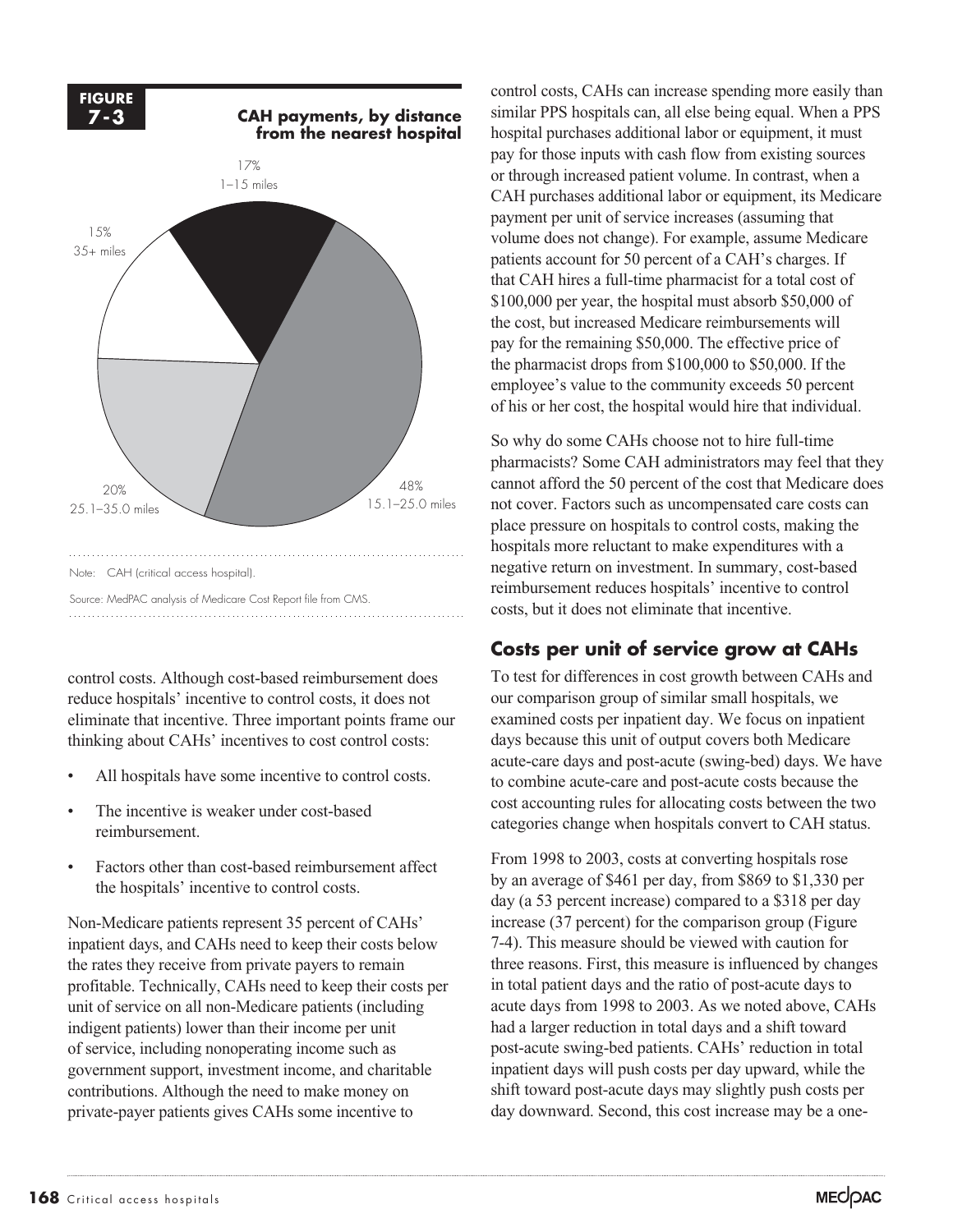time phenomenon associated with the conversion to CAH status. For example, if a hospital closes its SNF and home health agency, overhead costs may be allocated back to inpatient and outpatient services—therefore, the shift upward in costs may be a one-time event. Third, we cannot be sure about causation. Hospitals that experienced (or expect to experience) an increase in costs are more likely to convert because cost-based reimbursement is more advantageous for high-cost hospitals. Causation is likely flowing both ways: Cost growth can drive conversion and conversion can drive cost growth.

When we looked at cost growth of CAHs that had converted by 2001, we found that older CAHs actually reported lower cost growth per inpatient day from 2002 to 2003. These older CAHs showed an increase in costs per inpatient day of 7 percent (\$84) from 2002 to 2003, while the comparison hospitals reported cost increases of 9 percent (\$101) per day. The lower cost growth per day at CAHs could partially reflect the steady increase in post-acute Medicare days without an increase in Medicare acute discharges. The lower cost growth could also reflect a moderation in cost growth at CAHs following an initial jump in costs associated with conversion to CAH status.





#### **After conversion, Medicare payments to CAHs continue to grow**

To get an idea of how fast payments will continue to grow in years after conversion has been completed, we examined changes in payments to CAHs that converted by 2001. We found that Medicare payments for inpatient, outpatient, and post-acute services at CAHs increased by 16 percent from 2001 to 2002 and by 12 percent from 2002 to 2003—compared with 4 percent and 1 percent, respectively, for hospitals in the comparison group. The payment increases result from increases in costs and increases in the volume of services at CAHs.

## **Is quality of care at low-volume rural hospitals comparable to that of higher volume rural hospitals?**

The CAH program helps small hospitals remain financially viable, even when they are located in close proximity to other small hospitals. A key policy issue is whether patients are better served by two small hospitals located in close proximity to one another or by one merged hospital. On the one hand, low-volume hospitals have limited resources. For example, a recent survey found that most CAHs do not employ a full-time pharmacist; 40 percent have a pharmacist on site for 10 or fewer hours per week (Casey et al. 2004). A lack of resources and a lack of experience seeing patients with similar conditions could affect outcomes at low-volume hospitals. On the other hand, patients at low-volume hospitals may receive more personal attention. The combination of less sophisticated resources and more personalized attention may affect outcomes differently, depending on the type of services that a hospital provides.

We have limited information on the quality of care in lowvolume rural hospitals. The Institute of Medicine (IOM) notes a general absence of studies on patient safety in rural settings (IOM 2005). The Agency for Healthcare Research and Quality (AHRQ) reports patient safety indicator (PSI) rates for all-payer discharges in national, metropolitan, and micropolitan areas; however, it does not report PSI measures at small rural hospitals (AHRQ 2004). Romano and colleagues studied all-payer data for 1.1 million hospitalizations in 14 states in 2000. They found that rural hospitals reported fewer patient safety problems on 12 of 19 PSIs than urban nonteaching hospitals (Romano et al.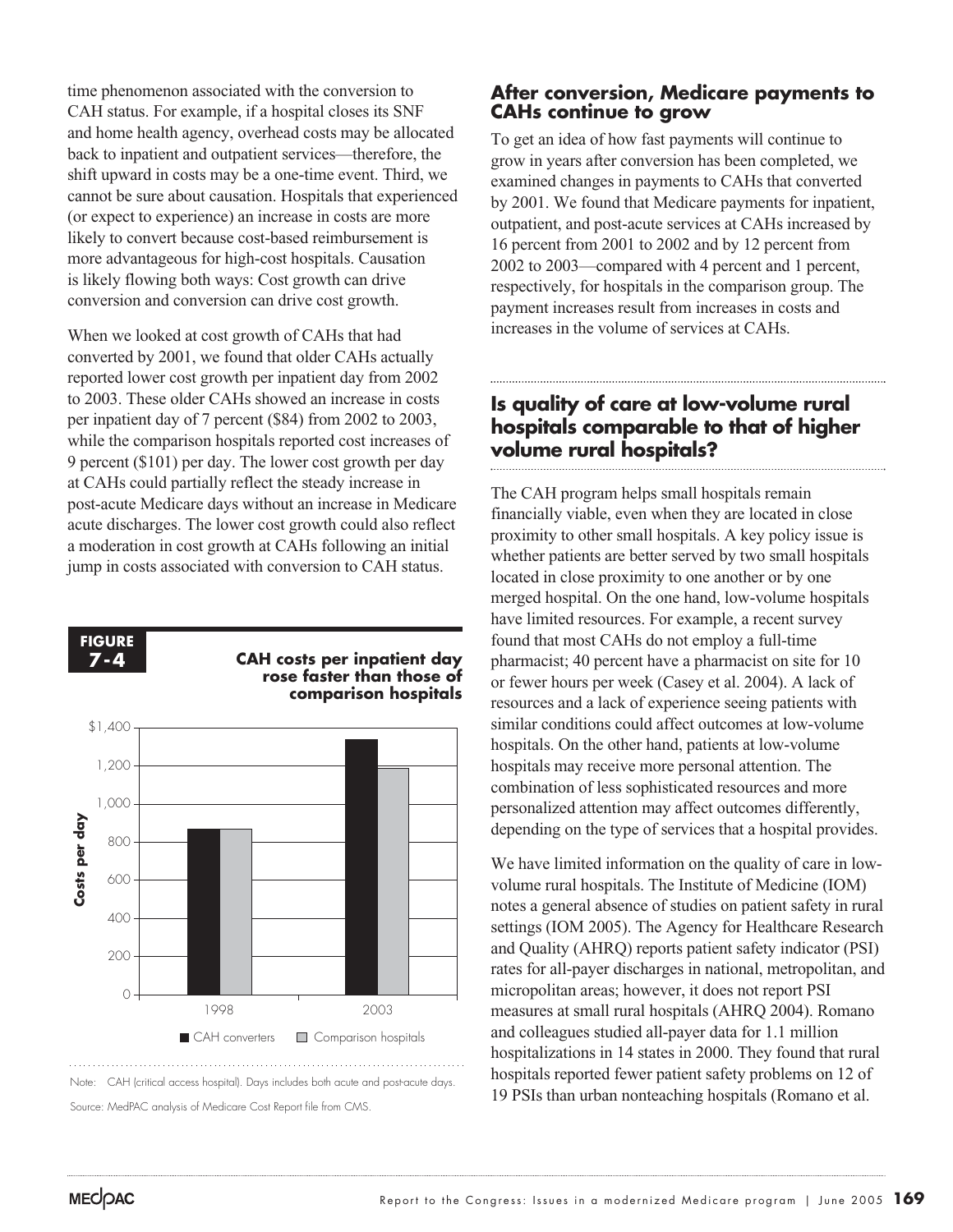2003). Coburn and colleagues compared reported PSI rates for rural hospitals by size. Rural hospitals with fewer than 50 beds reported lower rates of postoperative hip fracture and postoperative hemorrhage or hematoma compared with rural hospitals with 50 to 99 beds. The hospitals with under 50 beds also reported lower rates of iatrogenic pneumothorax, infection due to medical care, and postoperative hemorrhage or hematoma, compared with rural hospitals with 100 or more beds (Coburn et al. 2004). This limited literature suggests that the smaller hospitals report fewer patient safety problems.

MedPAC presented information on hospitals' patient safety indicators and risk-adjusted mortality in our last two March reports (MedPAC 2004, MedPAC 2005). Due to the small number of discharges at CAHs, we limited our examination to the five most common patient safety issues at rural hospitals and the five DRGs with the largest number of deaths in rural hospitals. The small number of discharges at each individual CAH prevented us from accurately commenting on the quality of individual CAHs or even commenting on the variance in quality across

CAHs. We were limited to examining the average quality of care at different categories of hospitals. We compared small CAHs (500 or fewer discharges per year), larger CAHs (more than 500 discharges per year), our list of 551 potential CAHs (our comparison hospitals), and all other rural hospitals. We split CAHs into two categories hospitals with more than 500 discharges and hospitals with fewer than 500 discharges—because prior research has indicated that the smaller CAHs are less likely to be accredited by the Joint Commission on Accreditation of Healthcare Organizations and less likely to employ a pharmacist for 40 or more hours per week (Casey et al. 2004).

We examined risk-adjusted rates of patient safety indicators for the most common adverse events in rural hospitals in 2003 (Figure 7-5). We risk adjust rates for age, sex, modified DRG, and comorbidity using AHRQ's methods (AHRQ, 2005). Although small CAHs reported higher mortality in low-mortality DRGs than other rural hospitals, these small CAHs (with 500 or fewer discharges) reported better rates than larger hospitals

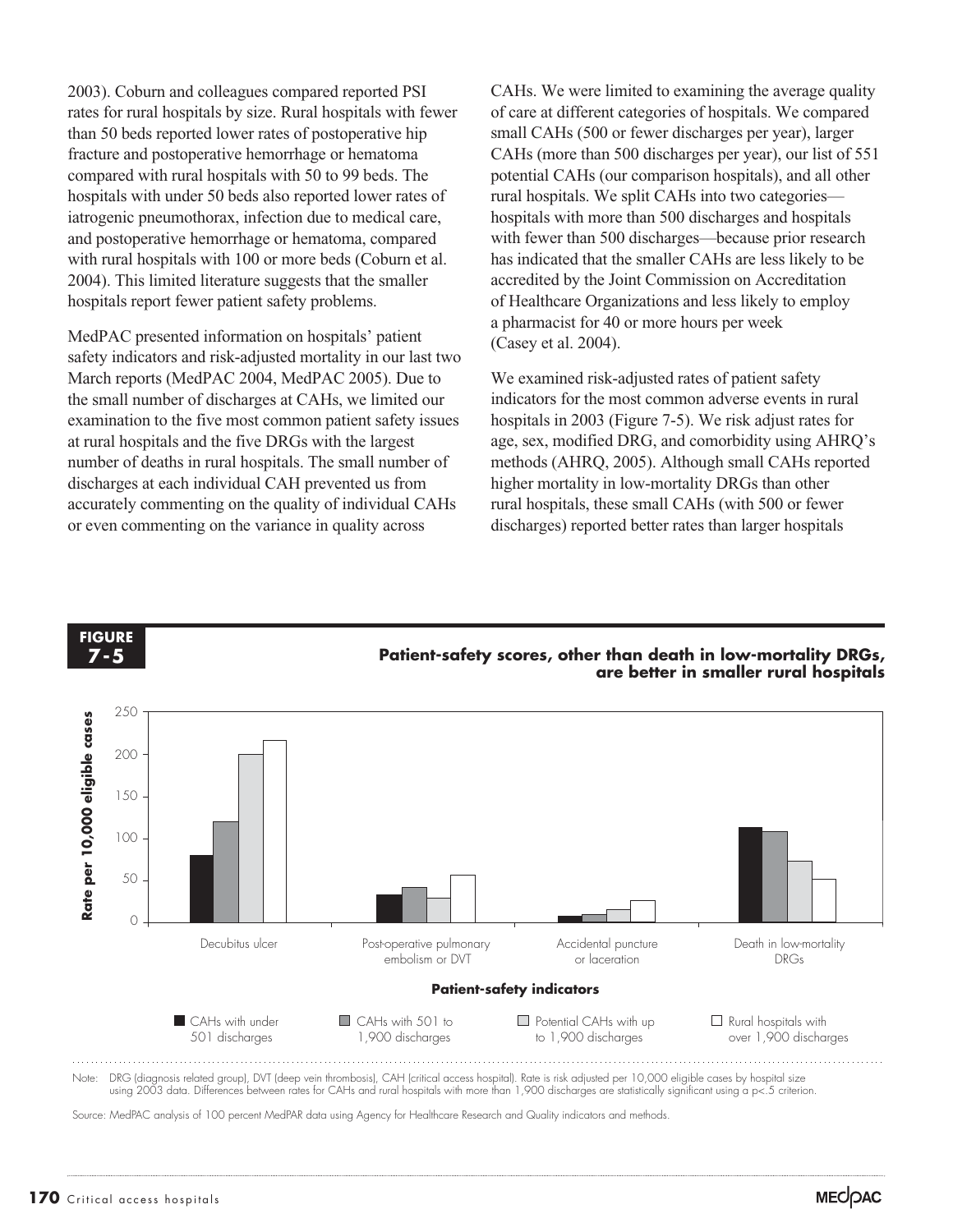**FIGURE 7-6**



for failure to rescue, accidental puncture or laceration, postoperative pulmonary embolism or deep vein thrombosis, and decubitus ulcer.

The limited literature on risk-adjusted mortality at rural hospitals is dated, reports mixed findings, and fails to separately examine hospitals as small as CAHs (Schlenker et al. 1996; Keeler et al. 1992). Our analysis of riskadjusted mortality may be the first national study that compares risk-adjusted mortality in hospitals with 25 or fewer beds to that of other rural hospitals. We examined all Medicare inpatient claims (the 100 percent MedPAR file) and risk-adjusted rates for age, sex, and severity of patients' conditions based on all patient refined diagnosis related groups (APR–DRGs). Smaller CAHs reported higher risk-adjusted 30-day mortality rates than larger CAHs, potential CAHs, and all rural hospitals for congestive heart failure, stroke, acute myocardial infarction (AMI), and gastrointestinal hemorrhage.

Other than for pneumonia, the 30-day risk-adjusted mortality rates generally declined as hospital volume increased (Figure 7-6). We examined the risk of death for the 30 days following admission to control for the fact that CAHs may be more likely to transfer patients that develop complications and need more intensive services. Studies examining in-hospital mortality (as opposed to 30-day mortality) or that focus on non-Medicare patients may yield different findings.

Why do patient safety measures look better at smaller hospitals and risk-adjusted mortality measures look worse? One possibility is that small hospitals perform well with some aspects of quality and not as well with other aspects of quality. It is also possible that small hospitals do not fully code the complications that patients experience. Once Medicare pays a hospital based on costs, that hospital may lack an incentive to code complications that do not affect charges and payments. When hospitals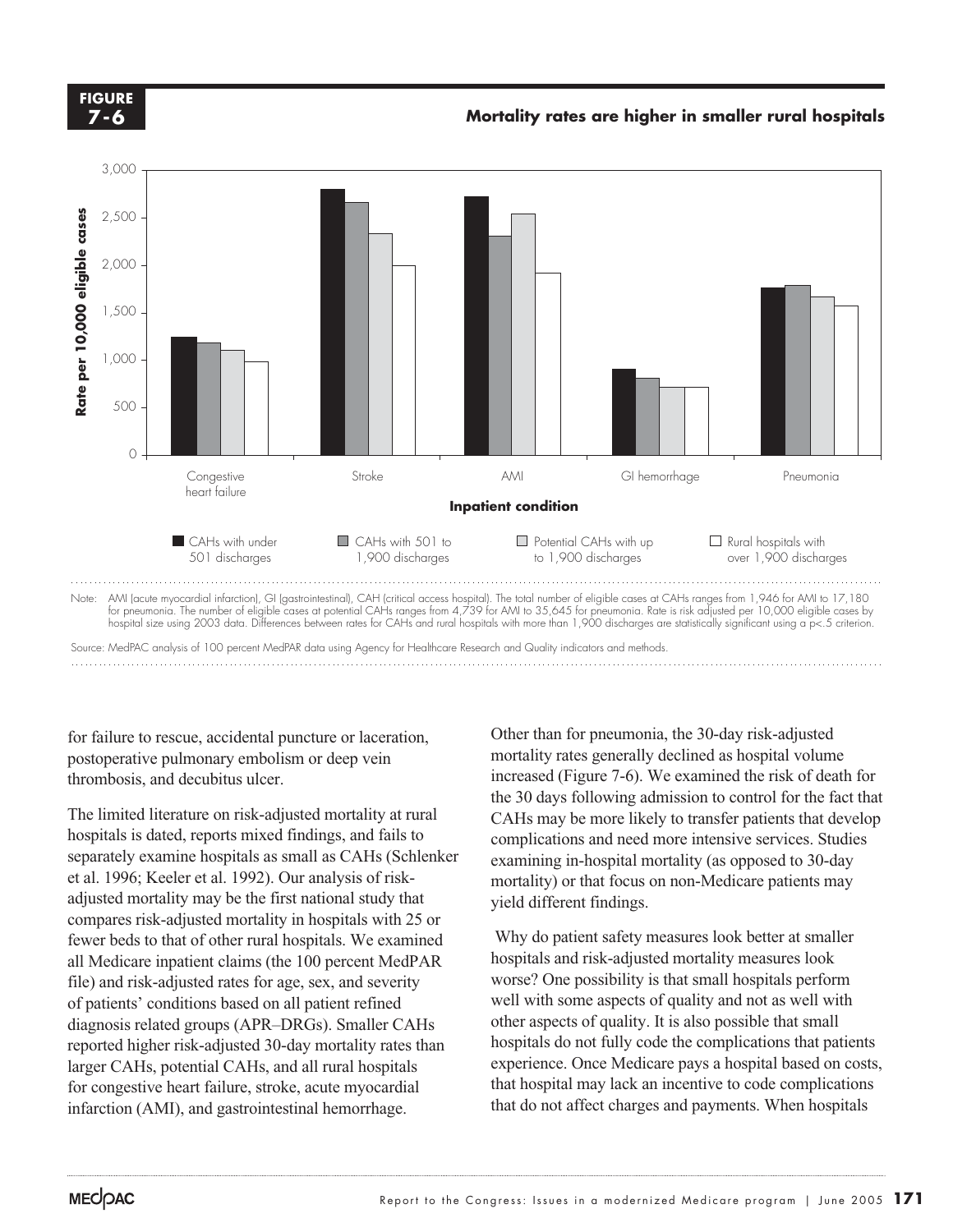code poorly, they may not report complications that in turn make their patient mix look less sick and increase their risk-adjusted mortality. To gain some insight into whether poor coding and hence poor risk adjustment is driving higher risk-adjusted mortality rates at smaller hospitals, we also examined 30-day mortality without risk adjustment. The raw mortality data tell a similar story. Other than for pneumonia, unadjusted mortality tends to fall as patient volume increases.

Without reviewing the patients' charts, we will not know whether this higher mortality reflects poorer quality of care at CAHs, or if the CAHs have patients with a higher risk of mortality and that risk is not picked up in our administrative data. It is possible that patients with a high risk of mortality—due to factors not detected by our riskadjustment model—might choose the local CAH over a distant hospital if they thought they were too ill to be assisted by a larger hospital. In other words, CAHs may attract Medicare beneficiaries who expect to die if the patients see the CAH as a more comforting environment than a larger hospital. CAHs may thus have a higher quality of care than is indicated purely by the mortality statistics shown in Figure 7-6 (p. 171).

In our June 2001 report on Medicare issues in rural areas, we noted that peer review organizations—now known as quality improvement organizations (QIOs)—faced incentives to target quality improvement efforts to large and usually urban providers. We recommended that the Secretary require peer review organizations to work with more rural providers when carrying out their quality improvement activities (MedPAC 2001). In the eighth scope of work for the QIOs—which begins in 2005—the Secretary requires that QIOs recruit CAHs to participate in reporting 13 quality improvement measures specified for CAHs. The QIOs will be evaluated based on CAH reporting of the CAH quality measures and CAH conduct of local quality improvement projects (CMS 2005). This changes the incentives faced by QIOs and may lead to increased efforts to measure and improve the quality of care in CAHs.

One tool for monitoring quality of care at CAHs that is currently missing is the Minimum Data Set (MDS) patient assessment instrument for post-acute patients. While the MDS is an imperfect instrument, the Secretary could consider requiring CAHs to assess patients using the MDS or developing an alternative assessment instrument that could be used for post-acute patients in SNFs and swing beds.

## **MMA changes to the CAH program**

Now we turn to looking at a series of changes in the MMA that affected CAHs. We are often limited to projecting the effects of these MMA changes, because some of the changes have not yet become effective and we do not yet have 2004 financial data from hospitals.

#### **States lose their ability to declare new "necessary providers"**

The most important recent change to the CAH program is the elimination of states' ability to declare additional hospitals "necessary providers" starting in 2006. As a result, the CAH program will essentially cease to add additional hospitals at the start of 2006. Almost all hospitals that would meet the criteria of being 15 miles by secondary road and 35 miles by primary road have already converted to CAH status. The Congress grandfathered existing CAHs into the program.

How will this 2006 change affect Medicare beneficiaries? Because most hospitals have already converted, the impact will be limited. However, a few hospitals may be forced to close or merge with neighboring facilities when their patient volume declines, if they do not meet the distance criteria for the CAH program. Closures can result in increased travel times for patients and increased volumes at the remaining hospitals in the market. The net effect on patients is unclear. Although the general belief is that shorter travel times will improve outcomes, the magnitude of that travel-time effect is not clear from the limited literature on the topic (Lerner et al. 2003). There is also the question of whether hospital consolidation will improve quality. Although patient mortality is lower in larger hospitals, it is not clear that the AHRQ risk-adjustment model adequately adjusts for the health status of patients who choose to go to very small hospitals. Given that the law will affect very few existing hospitals and that each closure is expected to have a limited effect on patient travel times, this new provision of the MMA should have a small impact on Medicare beneficiaries.

There is a question of whether Congress went far enough to restore the focus of the CAH program on isolated hospitals. If having two neighboring providers is not clearly better than having one provider with higher volumes, then it may not be justified to continue providing cost-based payments to the two providers when they are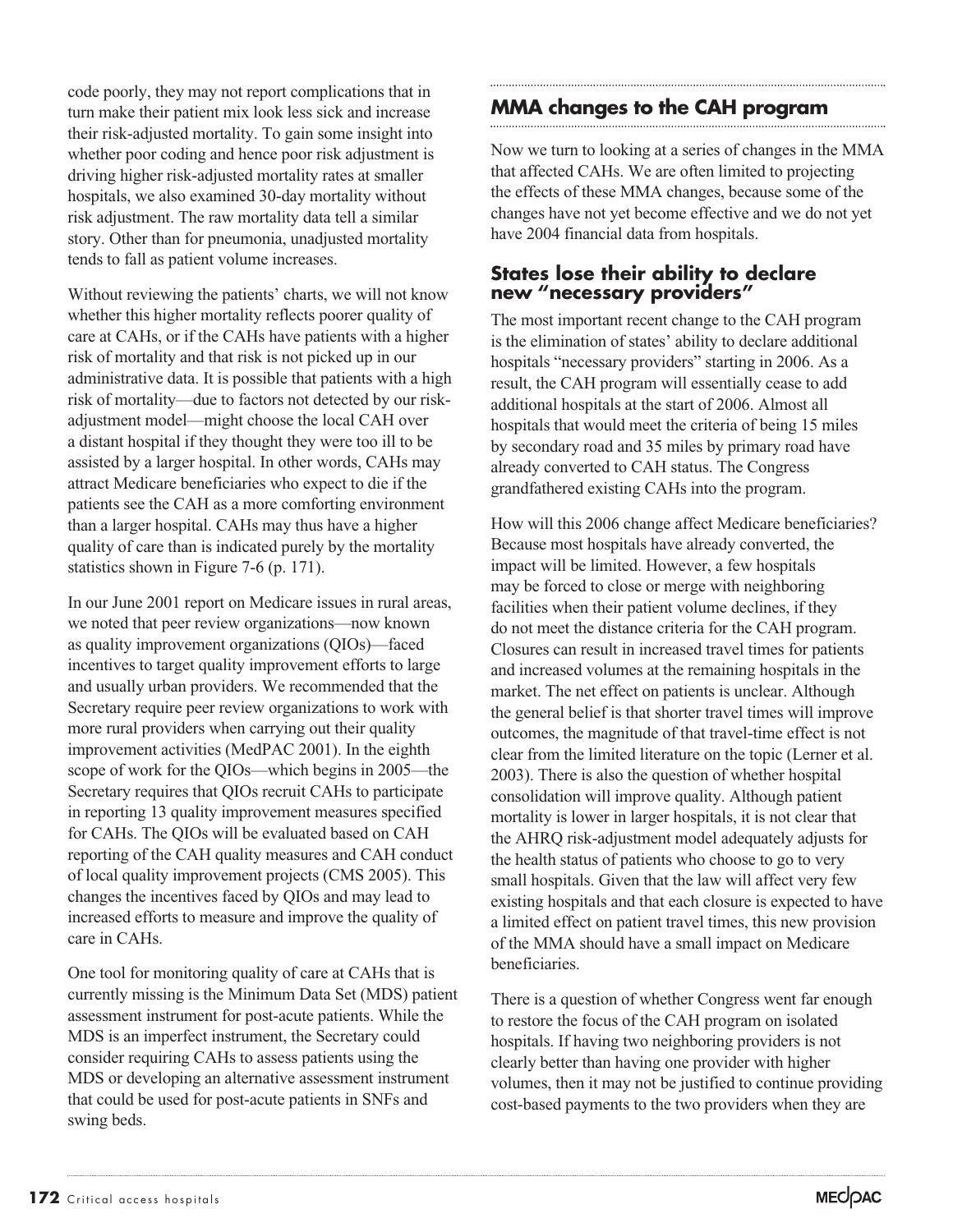within 15 miles from one another. If all CAHs were required to be 15 miles from another provider to maintain their necessary provider status, neighboring low-volume hospitals would face financial pressure to consolidate. It may be difficult to overcome local political tensions between two communities and merge hospitals, but the mergers could result in having a higher volume facility with more resources.

There is also a concern that Medicare will have roughly 1,300 hospitals that receive higher payment rates than PPS hospitals and SNFs that compete with them. The PPS hospitals may feel they should receive the same payment rates as a CAH if they compete in the same market for employees, physician loyalties, and patients. The problem of a nonlevel playing field exists primarily because CAHs are allowed to be in close proximity to other hospitals.

### **Limit on acute patients increases from 15 to 25**

Prior to the MMA, CAHs could use only 15 of their 25 beds for acute care. When CAHs operated under this constraint in 2003, the largest number of discharges at a CAH was 1,900. Will this legislative change result in significantly more conversions to CAH status or significantly more discharges at existing CAHs?

Even with the option of using all 25 beds for acute care, it will be difficult for a hospital to have significantly more than 1,900 discharges. A hospital with 2,000 discharges would have an 88 percent occupancy rate if its patients stayed four days on average and a 66 percent occupancy rate if its patients stayed three days (acute plus post-acute). It may be difficult for CAHs to reduce patients' lengths of stay (acute plus post-acute) below four days. After examining Medicare margins for hospitals with close to 2,000 discharges, we believe that allowing CAHs to have up to 25 acute-care patients will generate less than 100 additional conversions to CAH status.

Will admissions per CAH and the cost (to Medicare) of CAH conversions increase? Hospitals that downsized to become CAHs may slightly increase their inpatient admissions. However, the payment rates for acute inpatient care at CAHs tend to be only slightly higher than payment rates at PPS hospitals. It is the payment rates for outpatient and post-acute services at CAHs that are significantly higher than PPS payment rates. Raising the limit on acute patients from 15 to 25 does not affect the number of post-acute patients or the volume of outpatient services a CAH can provide. Therefore, we

do not expect this provision to have a major effect on the average cost (to Medicare) of each CAH conversion. The average conversion is still expected to result in Medicare payments that are roughly \$1 million more than PPS rates per hospital in 2006.

#### **CAHs can have distinct-part psychiatric and rehabilitation units with up to 10 beds**

Prior to the passage of the MMA, the Government Accountability Office (GAO) studied the potential impact of allowing CAHs to have distinct-part units. The GAO suggested that the provision may result in an additional 47 conversions. As of January 1, 2005 (12 months after Congress passed the MMA), 15 CAHs have distinct-part psychiatric units and 4 CAHs have distinct-part rehabilitation units. Among our list of 551 comparison hospitals, 74 had distinct-part psychiatric or rehabilitation units. Given our review of the data, the GAO's prediction of roughly 50 additional conversions due to allowing distinct-part units appears to be correct.

The shortage of mental health professionals in rural areas is well documented (IOM 2005). The distinct-part psychiatric units in CAHs may allow some mental health patients to stay closer to home and may help in the retention of mental health professionals in rural areas. Little research exists regarding how well the mental health services provided by these distinct-part units match rural communities' needs. The Maine Rural Health Research Center is planning to conduct a study of mental health services at small rural hospitals in 2006 and should be able to shed some light on the degree to which the services provided at these distinct-part units meet the needs of rural communities.

The cost of this MMA provision has been modest. Medicare pays prospective payment rates for services provided in distinct-part units, and fewer than 50 CAHs are expected to have distinct-part units.

## **Payments rise to 101 percent of costs**

The MMA increased payments to CAHs from 100 percent of allowable costs to 101 percent of allowable costs. The average CAH allocated roughly \$3 million of costs to cost-based Medicare services in 2003. The net impact of allowing a 1 percent profit margin is roughly \$30,000 per hospital in 2003. By the time conversions cease in 2006, we expect that average costs per CAH will have grown by slightly more than 12 percent annually due to historical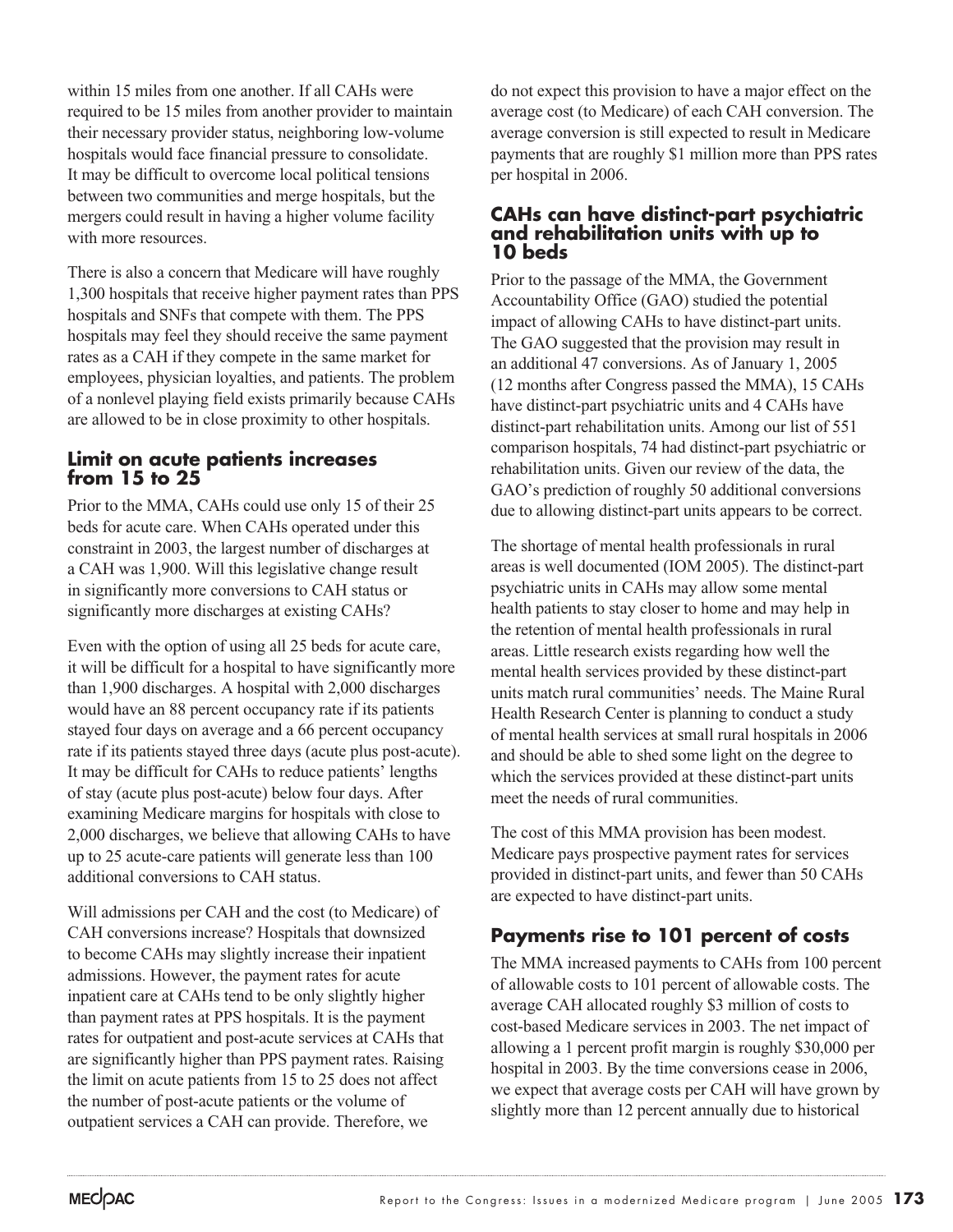rates of growth in payments to CAHs and larger CAHs entering the program. In 2006, we expect that a 1 percent increase in Medicare payments will be roughly \$40,000 to \$50,000 per hospital, equivalent to between \$52 million and \$65 million total for the projected 1,300 CAHs.

## **Summary of findings**

The CAH program has successfully helped low-volume hospitals remain financially viable. In 2003, Medicare payments grew by roughly \$850,000 per CAH more than they would have if payments had grown at the rate of competing hospitals. Higher Medicare revenues led to improved profit margins, and CAH closures have almost ceased.

Although it is important to have a program that provides isolated rural hospitals with enough funding to cover the cost of efficiently delivering high-quality care, there are several drawbacks to the current system of cost-based Medicare payments:

- Cost-based payments can distort the financial incentives to close services and reduce hospitals' incentives to control costs.
- Cost-based payments can differ from the prospective payment rates Medicare pays to nearby competitors for similar or identical services. For example, the current system pays much higher rates for post-acute care in CAHs than it does for post-acute care in competing SNFs.

Some low-volume hospitals are receiving costbased reimbursement when they are not critical for beneficiaries' access to care.

These three troubling aspects of the CAH program need further research. MedPAC will continue to track cost growth at CAHs to see whether cost-based reimbursement leads to above-average cost growth.

There may also be a need for research that evaluates whether CAHs are gaining market share in services where their payment rates are substantially above the rates paid to competitors. For example, if CAHs are gaining market share in post-acute services due to being paid significantly higher rates than SNFs, paying CAHs a fixed payment rate for post-acute care that is closer to the rate paid to their competitors might be appropriate. In the case of hospitals, there is a need to evaluate whether paying CAHs higher payment rates than competing PPS hospitals creates an unlevel playing field when hospitals compete for employees, physician loyalties, and patients.

In addition, given the CAH program's ability to preserve hospitals with low patient volumes, there is a need for further research that examines whether Medicare beneficiaries are better served by (a) having two lowvolume hospitals in close proximity to each other or (b) having those neighboring hospitals merge into one larger hospital. Policy makers may wish to balance the desire to keep care local with the goals of improving the quality of care and restraining cost growth.  $\blacksquare$ 

## **Section 433 of the MMA**

(a) In General.—The Medicare Payment Advisory Commission shall conduct a study of the impact of sections 401 through 406, 411, 416, and 505. The Commission shall analyze the effect on total payments, growth in costs, capital spending, and such other payment effects under those sections.

(b) Reports.—

(1) Interim Report. —Not later than 18 months

after the date of the enactment of the Act, the Commission shall submit to Congress an interim report on the matters studied under subsection (a) with respect only to changes in the critical access hospital provisions under section 405.

(2) Final Report.—Not later than 3 years after the date of enactment of this Act, the Commission shall submit to Congress a final report on all matters studied under subsection (a).  $\blacksquare$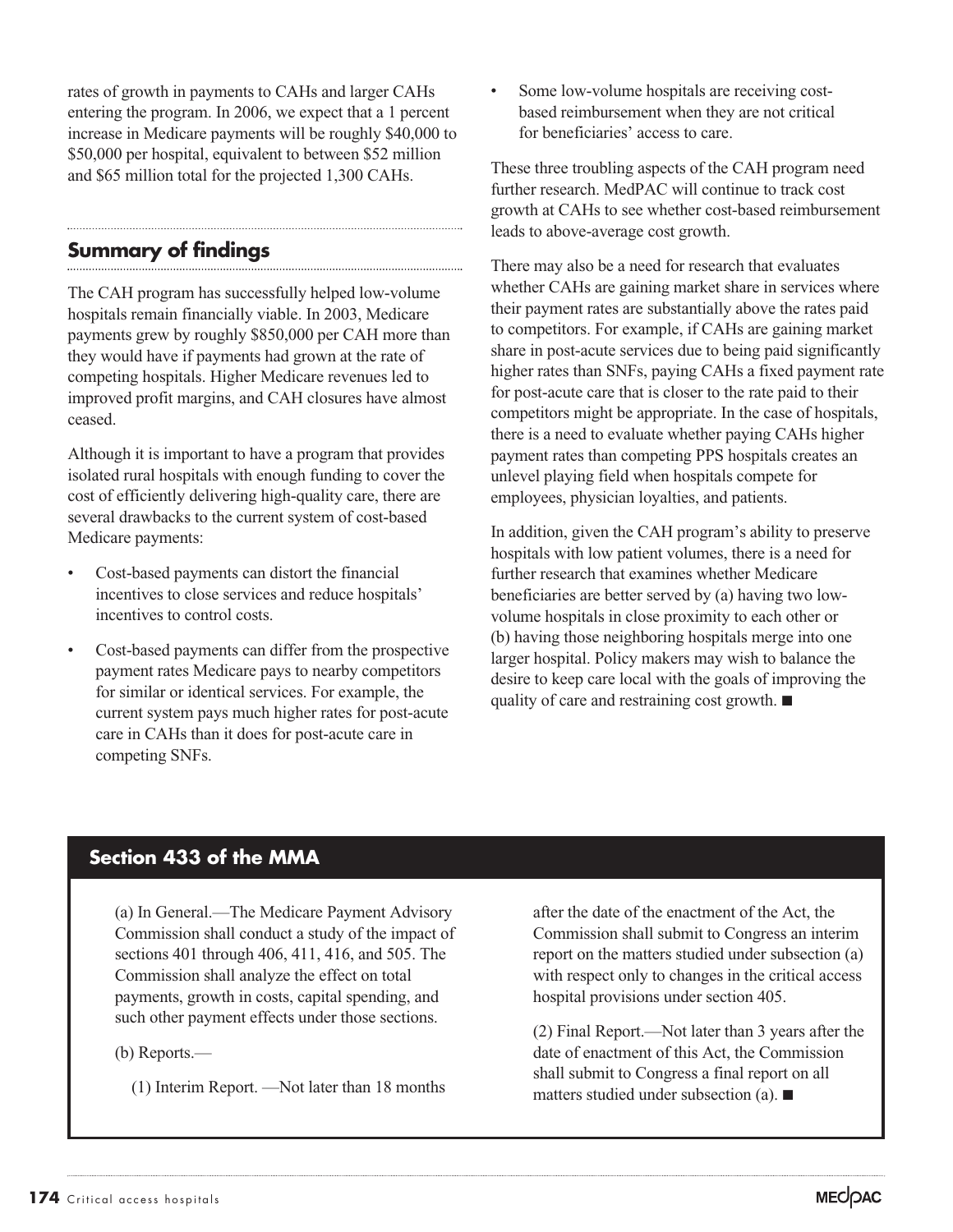# **Endnotes**

- 1 In the case of certain DRGs, Medicare pays a reduced PPS payment rate if the patient is discharged to a SNF for postacute care and had an unusually short hospital stay. However, Medicare does not reduce payments if the patient is discharged to a CAH's swing bed (Schoenman 2004).
- 2 The Rural Hospital Flexibility Grant program gives states grants that can be used for the following purposes: to assist rural hospitals in assessing conversion to Critical Access Hospital status, network development, and integration of emergency medical services. The program is authorized under section 1820 of the Social Security Act.
- 3 CAHs also benefit from being paid 115 percent of the physician fee schedule if physicians assign their billing rights to the CAH. This benefit was not included in our estimate of the benefits of conversion to CAH status.
- 4 CAH conversion is not a random event. Hospitals choose to convert. Therefore, any comparison group will differ from converting hospitals. Almost all of the smallest rural hospitals (fewer than 500 discharges) have chosen to convert to CAH status. Therefore, our comparison hospitals tend to be the size of larger CAHs (500 to 1,900 discharges). While all CAHs had 1,900 or fewer discharges after conversion, it should be noted that some hospitals had more than 1,900 discharges prior to conversion, but were willing to downsize to 25 beds to obtain higher payment rates as a CAH. Some hospitals have more discharges prior to conversion than they do after conversion.
- 5 The actual difference between cost-based payments and payment under PPS rates could range anywhere between \$800,000 and \$900,000 in 2003. We can only present a rough estimate (\$850,000) of the difference due to our inability to precisely estimate what outpatient therapy payments and outpatient hold harmless payments would have been if the CAHs had been paid fee schedule rates for therapy services and had reported their outpatient costs using PPS cost-accounting rules.
- 6 Consultants have informed us that the projected benefits of conversion are usually lower than \$850,000 per hospital. However, most consultants project benefits of conversion based on preconversion service volumes. We examine the difference between PPS payments and cost-based payments using hospitals' postconversion service volumes. Following conversion, CAHs have tended to expand their volume of services in areas where they received substantially higher payments than neighboring PPS hospitals, specifically outpatient services and post-acute care in swing beds.
- 7 We report all-payer margins because they are not affected by the changes in Medicare cost accounting rules that occur when a hospital converts to CAH status. In contrast, overall Medicare margins are affected by the differences between CAH cost accounting rules and PPS cost accounting rules.
- 8 In our sample of 498 CAHs, 18 are for-profit hospitals.